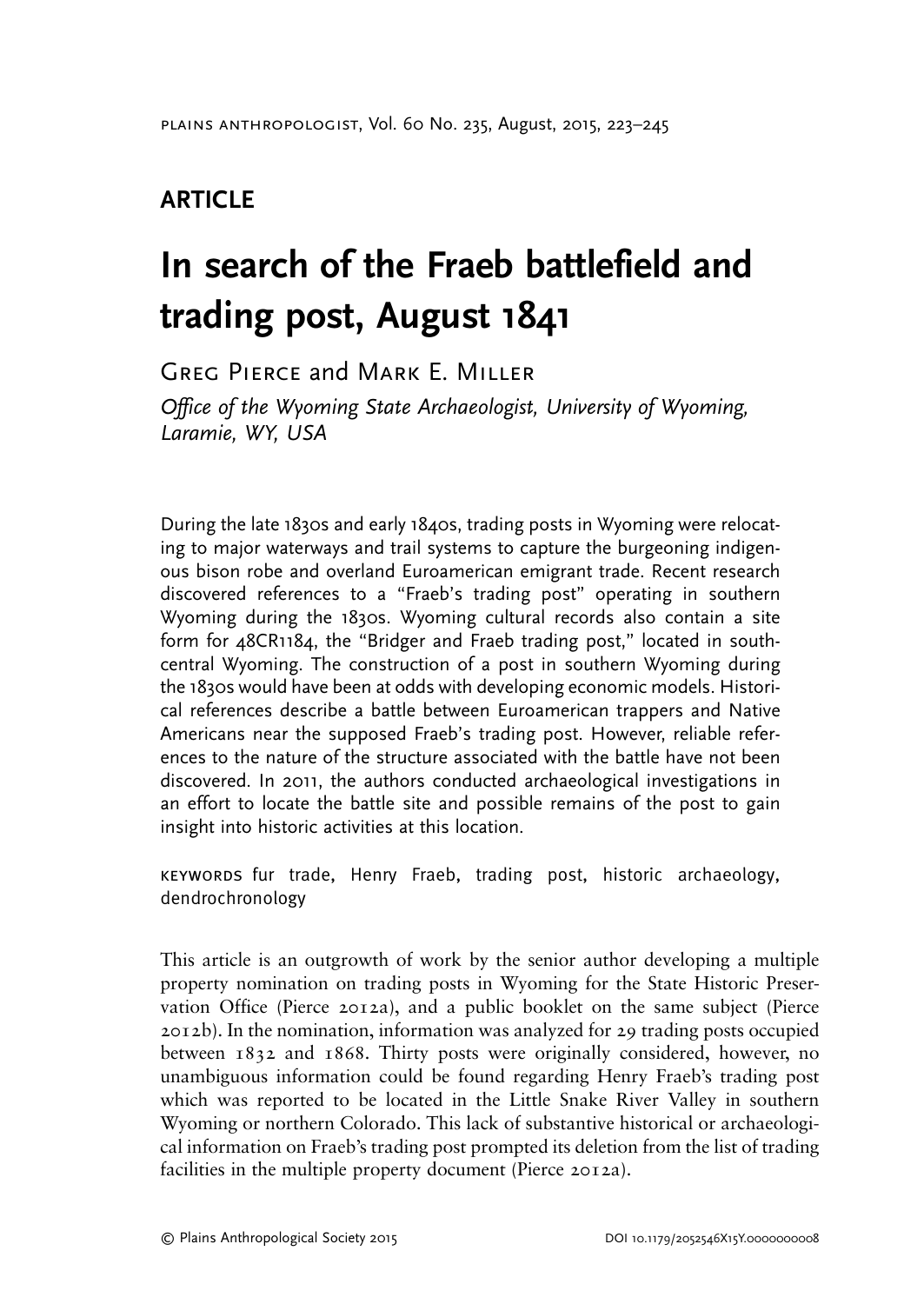Still, historical accounts do mention a battle between Native Americans and Euroamerican trappers, including Henry Fraeb, in south-central Wyoming or northern Colorado in 1841 where Fraeb was killed. While several of these sources mention the presence of some type of structure, referred to by some as a post or trading post, the nature of this facility has yet to be completely understood. The current understanding of fur trading activity in the Rocky Mountain and High Plain regions of the West during the 1830s and 1840s indicates that the Native American beaver trade, which had been the primary focus of Euroamerican traders during the previous decades, was being supplanted by the indigenous bison robe trade [\(Dolin 2010](#page-19-0):279–280, 293; [Gardner et al. 1991](#page-20-0):14–17; [Mattes 1980:](#page-20-0)6; [Wishart 1979:](#page-21-0)10, 65–66). Furthermore, Native American trade was being integrated into a larger exchange network in which Euroamerican traders began to focus significant attention on providing goods and services to passing emigrants [\(Pierce 2012a](#page-21-0):28–30; [Unruh 1993](#page-21-0):244).

The development of new trade networks coincided with a shift in the building of trading posts to locations along major waterways and the overland trails. For this reason, a trading post operating in the Little Snake River Valley, well away from developing riverine transportation networks and emigrant routes should be considered anomalous and warrants further investigation. This paper presents historical data referencing Henry Fraeb's last battle and trading post, describes the archaeological investigations undertaken to locate the battlefield site, and synthesizes the historical and archaeological datasets in an effort to develop a working hypothesis. This hypothesis can not only aid in predicting the battlefield location and help to determine the likelihood of the existence of an associated trading post at this site, but serve to inform future work which may shed light on to the nature of the nineteenth-century activities at this location.

Historic preservation offices in Colorado and Wyoming house archaeological site records for the Little Snake River Valley including those for the period Henry Fraeb fought and died in the area. Wyoming State Historic Preservation Office cultural records contain a brief description of site 48CR1184 which is identified as the Bridger and Fraeb trading post in Carbon County. The source for the location and name of the trading post is the Henderson Rawlins Map depicting a location labeled "Bridger & Fraeb's Fort 1830–1841. Fraeb killed here Aug. 1841" [\(Hender](#page-20-0)[son and Henderson 1970](#page-20-0)). Henderson Maps were created by Paul and Helen Henderson, nationally recognized authorities on the history of the United States' nineteenth-century westward expansion, who spent more than 50 years documenting sites associated with this phenomena ([Legacy of the Plains Museum 2015](#page-20-0); [Waitman et al. 2000](#page-21-0):i). In 1966, Paul became the Historian for the State of Wyoming Parks Commission where he recorded various historic sites associated with American westward expansion ([Junge 1993](#page-20-0):2; [Waitman et al. 2000](#page-21-0):92). From 1970 to 1973, he used this information to generate maps of the historic trail systems across Nebraska and Wyoming [\(Waitman et al. 2000:](#page-21-0)93). Based on historical sources, the nature of which were not disclosed in the Henderson documents, the Henderson Map places the location of Fraeb's trading post somewhere in the extreme southern part of Carbon County, Wyoming (Figure [1\)](#page-2-0) near the Fort Davy Crockett road of 1839 and adjacent to the suspected battlefield [\(Henderson and](#page-20-0) [Henderson 1970](#page-20-0)).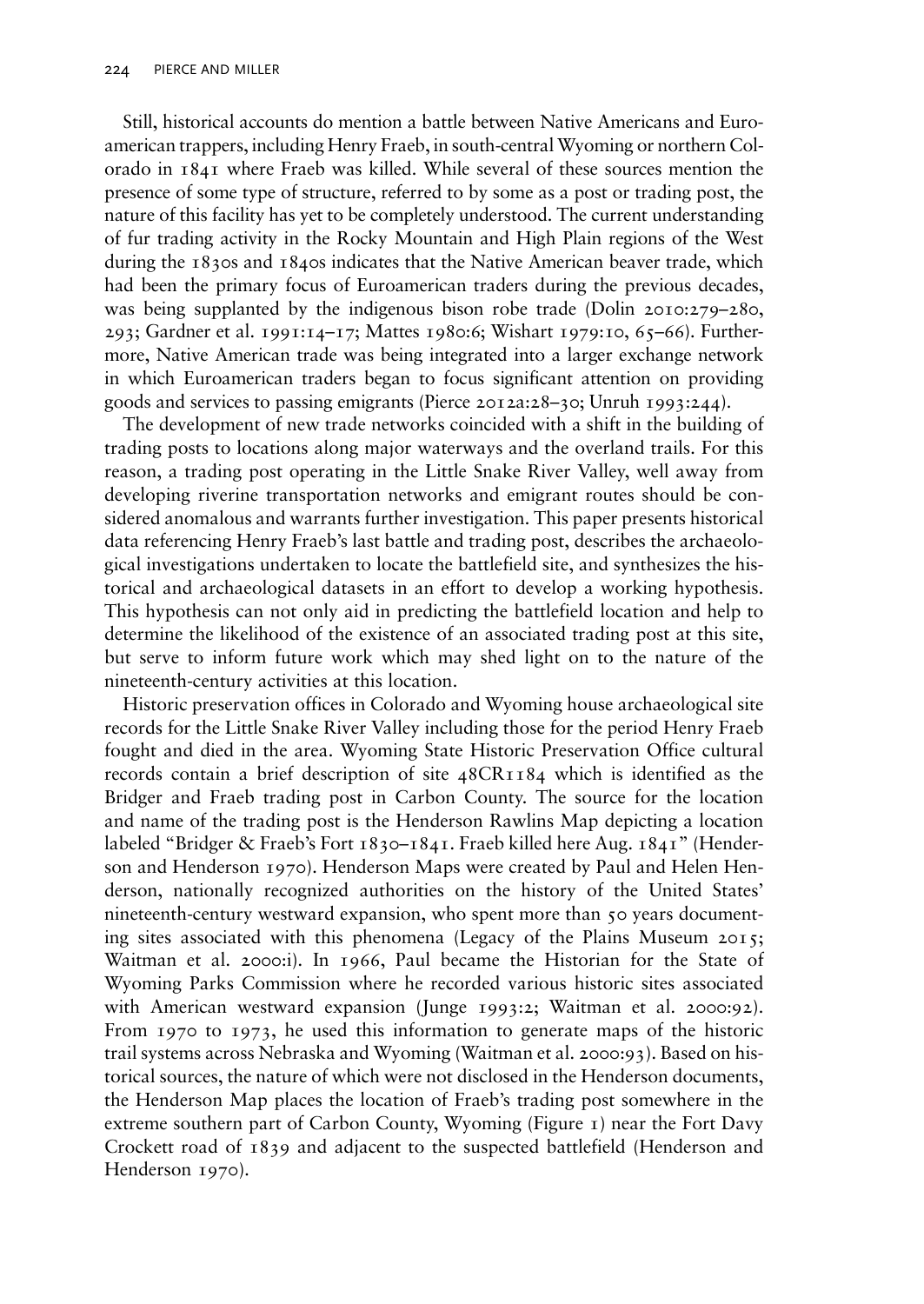<span id="page-2-0"></span>

figure 1 Location of Fraeb's trading post and battlefield site [\(ESRI 2013](#page-19-0)).

The Colorado Office of Archaeology and Historic Preservation has a site form  $(5RT429)$  for the location of the battlefield site where Fraeb was killed in  $184I$ (Kevin Black, personal communication October 2012). The site is in the northwestern corner of Routt County, Colorado just across the state line from the Wyoming site mentioned above, and near the confluence of Battle Creek with the Little Snake River. The post and battlefield, therefore, are supposedly located on the same landscape based on these historical sources ([Deland 1922; Denver Tribune-Republican](#page-19-0) [1886](#page-19-0); [Frémont et al. 1845](#page-20-0); [Sage 1846](#page-21-0); [Stansbury 1852](#page-21-0)). In order to identify the battlefield location and possible associated structures investigators must separate historical references to the trading post and battlefield to evaluate whether or not both existed. Unfortunately, no physical evidence was reported on either site form for these locations, so a more critical evaluation of the primary and secondary historical sources is needed.

### A dilemma in historical archaeology

There is an important distinction between archaeological investigations of prehistoric sites versus those of historic sites. Prehistoric research typically begins by finding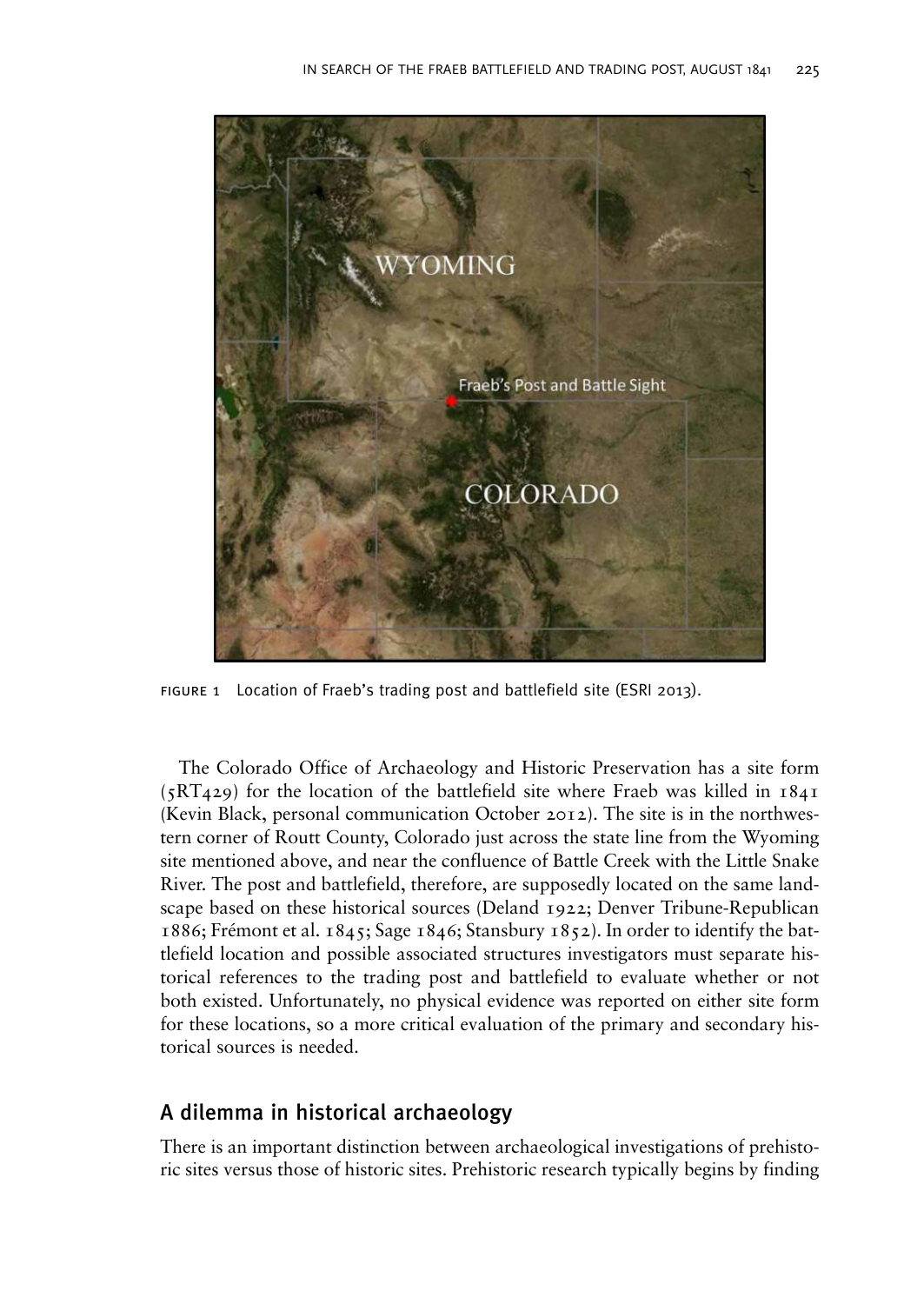physical evidence for human occupation on or eroding from the landscape. Since there are no written records from the prehistoric past, archaeologists normally do not know an event took place until they find physical evidence for its occurrence. The site might then be tested to establish contextual integrity and significance, and eventually receive full-scale excavation guided by a problem-oriented research design. This model can be applied to the archaeological investigation of historic sites as well. Historic sites can also often benefit from text-aided research that produces clues which can direct subsequent archaeological field investigations, such as with the 1867 Wagon Box Fight in northern Wyoming ([Miller et al. 2000](#page-20-0)). However, as in the case of Fraeb's battle, the written records may be too vague regarding location. In instances like these, investigators know an event occurred somewhere on a general landscape, but do not know the specific location where activities may have left an archaeological record (see [Walker 2013\)](#page-21-0). In worst case scenarios, it might not be possible to confirm any archaeological site survived after the events took place, especially when considering a battle which occurred in less than a day's time. In circumstances when historical archaeologists are able to obtain relevant documents and archaeological data about past human activities investigators can develop more robust interpretations ([Deagan 1996:](#page-19-0)18). In this paper, we examine both lines of inquiry to narrow the search for an early historic battlefield and resolve whether or not a nearby trading post ever existed.

#### Who was Henry Fraeb?

Leroy [Hafen \(1966](#page-20-0):131–139) compiled valuable information on the obscure personal history of Henry Fraeb (also known as Frapp to some of his contemporaries). Fraeb was a German from St. Louis, Missouri whose birth year is unknown. Records on his exploits begin in 1829 when he was already a veteran mountain man attending the Pierre's Hole rendezvous that year. At this time, he was associated with Milton Sublette and Jean B. Gervais trapping the Big Horn and Yellowstone country [\(Munnick 2000:](#page-20-0)123; [Sunder 1959:](#page-21-0)82-83). Between 1830 and 1834, Fraeb and four partners managed the Rocky Mountain Fur Company after buying the business from Jedediah Smith, David Jackson, and William Sublette [\(Hafen 2004](#page-20-0):36). Fraeb's partners in the enterprise were Thomas Fitzpatrick, James Bridger, Milton Sublette, and Jean B. Gervais. Fraeb attended the rendezvous between  $1830$  and  $1834$  and trapped in the regions of what would become Wyoming, Colorado, Idaho, and Utah. In 1832, his wife had a baby after his group of trappers left Pierre's Hole battlefield in Idaho ([Hafen 1966](#page-20-0):133; [Hardee](#page-20-0) [2010](#page-20-0)). This suggests there may be Fraeb descendants today who could have additional undiscovered information about him.

The Rocky Mountain Fur Company dissolved in 1834 at the rendezvous on Ham's Fork of the Green River ([Hafen 1966](#page-20-0):135). After the dissolution of his company Fraeb continued to work the Rocky Mountain region as an independent trader [\(Hafen 2004](#page-20-0):38). By the summer of  $1837$ , Fraeb and Peter Sarpy were backed financially by Pratte, Chouteau, and Company of St. Louis to operate Fort Jackson, a trading post on the South Platte River in present-day eastern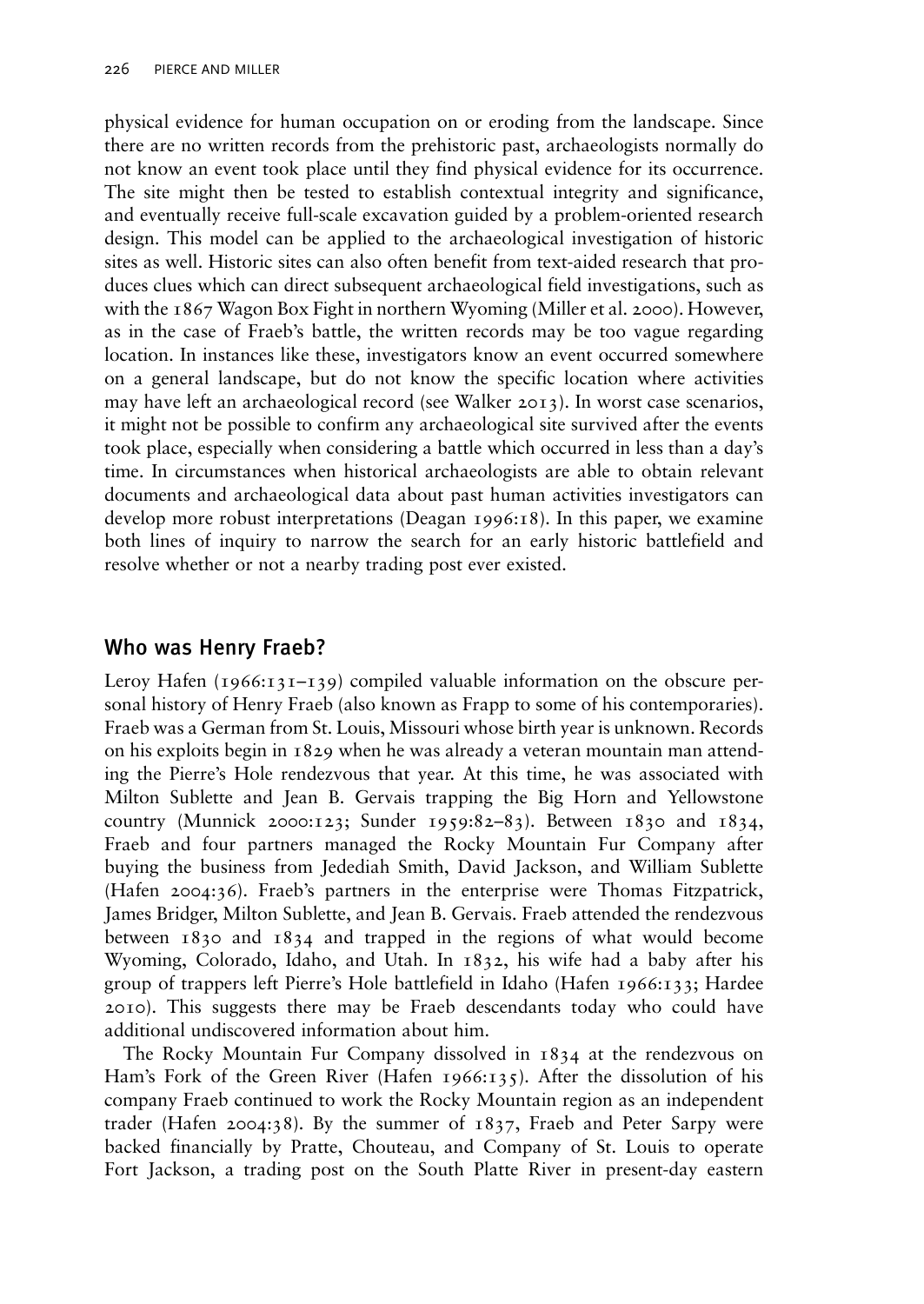Colorado. The partners ran the post for just over a year then transferred the establishment to William Bent and Ceran St. Vrain in October 1838 [\(Newton](#page-20-0) [2012](#page-20-0):243–250).

According to Hafen  $(1966:136 - 137)$ , Fraeb returned to St. Louis before again heading west with Jim Bridger in the spring of 1840 to attend the last rendezvous. The two men formed a partnership that soon led to efforts, in midsummer 1841, to build a trading post on the Green River between the mouths of Big Sandy and Black's Fork [\(Gowans and Campbell 1975:](#page-20-0)10).

With the post not yet completed in July of 1841, Fraeb and his men were on the Green River as the John Bidwell emigrant wagon train came through, led by Fraeb's old partner Fitzpatrick. Henry Fraeb's group purchased whiskey from the wagon train, and then headed southeast toward the Yampa River in Colorado to hunt buffalo. What exactly happened after they traveled southeast is not entirely clear, but Henry Fraeb never returned to finish building his trading post with Jim Bridger.

#### Fraeb's battle

According to one account, after Henry Fraeb and his men left the Bidwell emigrant train at Green River they continued south into northern Colorado [\(Vestal](#page-21-0) [1946](#page-21-0):138). In Colorado, they encountered a group of Sioux, Cheyenne, and Arapaho, and although providing liquor to Native Americans was illegal Fraeb still traded his recently acquired whiskey for meat they had gathered and processed in the Yampa Valley [\(Ewers 1997](#page-19-0):54; [Vestal 1946:](#page-21-0)138). Returning north to the Little Snake River country, Fraeb went with part of his group to kill more buffalo and make additional dried meat. When the tribesmen sobered up, they realized they had given away most of their meat, making them angry toward Fraeb and his men [\(Vestal 1946](#page-21-0):138). The Sioux, Cheyenne, and Arapaho party entered Wyoming intent on stealing horses from Fraeb's group, but somehow bypassed Fraeb hunting in the Little Snake/Muddy Creek country [\(Vestal 1946](#page-21-0):138–139). The allied tribes then attacked a village of Shoshone connected with Fraeb's meat gathering efforts [\(Vestal 1946](#page-21-0):139). The Sioux and their allies stole over 100 horses, prompting the Shoshone to head back toward the Green River and the safety of Bridger's group ([Stocks 1994](#page-21-0):17–18). Driving their stolen horses north, this same group of hostile tribes later encountered a man named Borkoum at Five Buttes in another of Fraeb's dispersed camps north of present-day Dixon, WY and attacked it [\(Stocks 1994:](#page-21-0)17–26). Meanwhile word had gotten back to Bridger about the attacks and raids by the Sioux, Cheyenne, and Arapaho so he dispatched Jim Baker (Figure [2\)](#page-5-0) to warn Fraeb of the pending danger ([Stansbury 1852:](#page-21-0)240; [Stocks 1994:](#page-21-0)25; [Vestal 1946:](#page-21-0)139).

The initial hostility toward Fraeb's Shoshone horse herd may have been the incident recorded in the Williams narrative from the Bidwell Wagon Train in mid-August (see [Alter 1962](#page-19-0):194–195). Williams' narrative of travels on the Oregon Trail in 1841 to 1842 was not printed until 1843, giving the author ample time to add pieces of information to his chronology (Williams  $1921:15-16$ ). For instance, [Williams \(1921:](#page-21-0)42) writes that on Friday, July 23, 1841 "We lay on Green River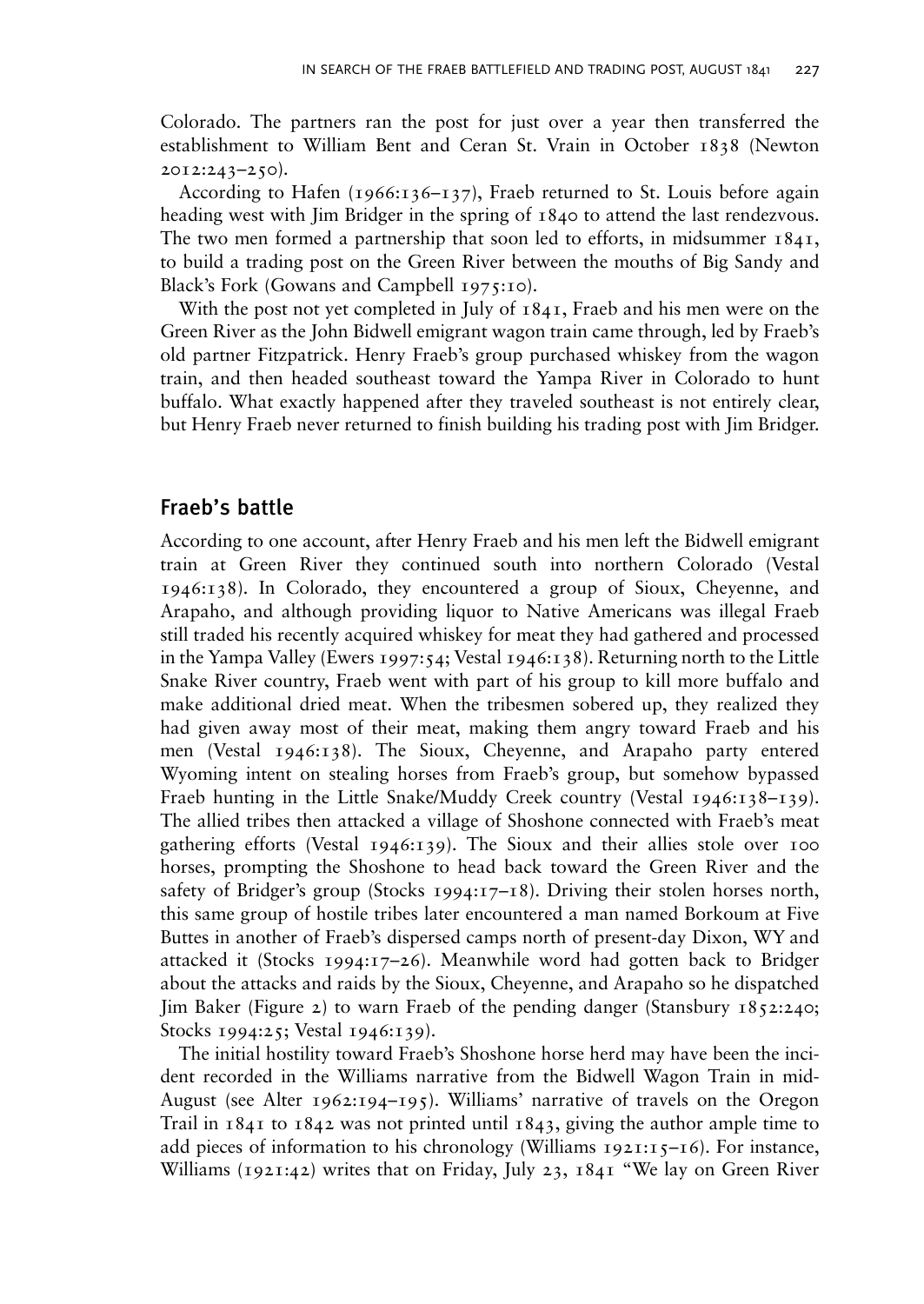<span id="page-5-0"></span>

figure 2 Jim Baker. Photo courtesy of Carbon County Museum, Rawlins, Wyoming (1949.068.0163).

bottom, where we fell in with Mr. Frap, who was on a hunting expedition. This man, with nine or ten of his company, was afterwards killed in a skirmish with the Sioux Indians." This account clearly shows the author added information after the fact. Several days prior to August 21, outside Fort Hall, [Williams \(1921](#page-21-0):46) writes "Here news came to us that about two hundred Sioux had attacked Frap's company, mentioned in a former part of my narrative." However, there is no explicit pronouncement that the news received that day was of the death of Fraeb, so it could have been a reference to the earlier Indian attack on Fraeb's Shoshone allies.

Nonetheless, after the Sioux, Cheyenne, and Arapaho attack at Five Buttes, Borkoum rode south to warn Fraeb and reached his friend about the same time Jim Baker arrived from Green River ([Baker 1983](#page-19-0):47). Fraeb and his trappers broke camp on August 20, trailed up the Little Snake River to the foot of Bastion Mountain (later known as Battle Mountain), and then headed for the confluence of a south flowing stream that emptied into the Little Snake River ([Stocks](#page-21-0) [1994](#page-21-0):28). This stream became known as Battle Creek. Anticipating a pending attack by the allied tribes, the trappers built a rudimentary fort/corral to protect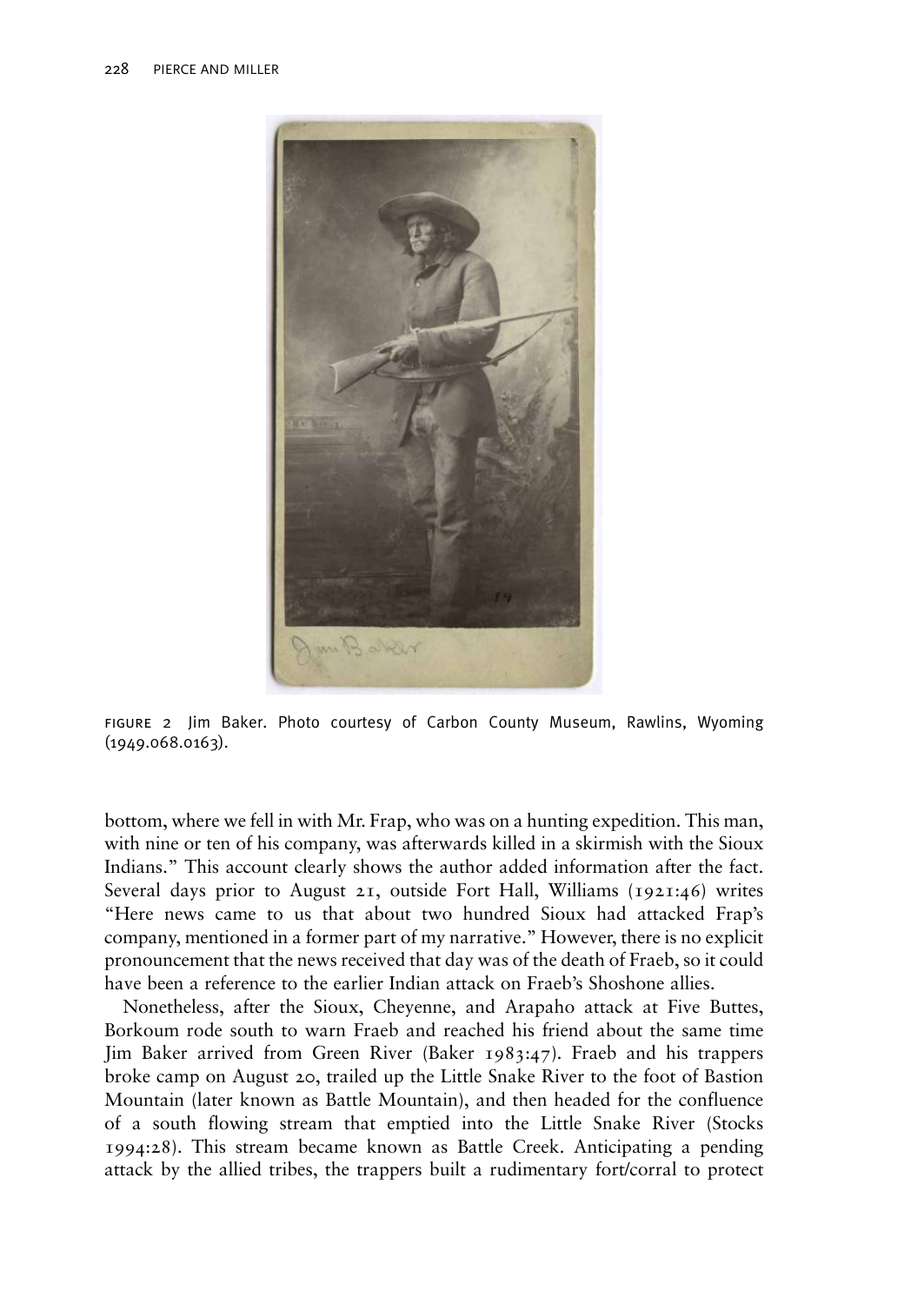themselves and their horses ([Deland 1922](#page-19-0):291; [Denver Tribune-Republican 1886](#page-19-0):2; [Hafen 1966:](#page-20-0)138; [Stocks 1994](#page-21-0):28; [Vestal 1946](#page-21-0):139).

Jim Baker and a trapper named Vandusor were butchering two cow buffalo near Cantlin Creek on the morning of August  $21$ ,  $1841$  when they noticed a cloud of dust obscuring a large group of Sioux, Cheyenne, and Arapaho warriors who soon chased the two men upriver to Fraeb's fort ([Stocks 1994](#page-21-0):30–32). The allied warriors charged the fort over 40 times during the day, killing Fraeb, a few other trappers and Shoshone allies, and over 100 horses (see Table [1](#page-7-0)) [\(Deland 1922](#page-19-0):291; [Denver](#page-19-0) [Tribune-Republican 1886:](#page-19-0)2; [Frémont et al. 1845](#page-20-0):40). They continued pressure on the trappers until nightfall, then, following a half-hearted charge the following morning, left the scene heading north [\(Stocks 1994](#page-21-0):33–39). Low on powder and lead, the trappers buried their dead, cached their supplies, and left for Bridger's fort on the Green River, arriving there on the 27th of August [\(Stocks 1994:](#page-21-0)39).

#### Fraeb's trading post and Fort Davy Crockett

Before discussing the archaeological search for the battlefield, the possible Fraeb trading post needs discussion. In the decades following the 1840s, historical references mention the presence of Fraeb's trading post in the northern Colorado or southern Wyoming region ([Deland 1922; Denver Tribune-Republican 1886](#page-19-0); [Frémont et al. 1845;](#page-20-0) [Sage 1846; Stansbury 1852\)](#page-21-0). The construction of a trading post in this region during the late 1830s to early 1840s would have been unusual, due to the transition from the beaver trade to the bison/emigrant trade model discussed earlier and the subsequent shift of trading posts to locations on major waterways and well developed overland trail systems, but not unprecedented.

Some contemporary posts such as Fort St. Vrain, Fort Uncompaghre, and Fort Davy Crockett which dealt primarily in trade with Native Americans were placed on smaller waterways away from the overland emigrant trails. Fort Davy Crockett, geographically the closest to the possible location of Fraeb's trading post, was located in Brown's Hole in northwestern Colorado (see [Eddy 1981\)](#page-19-0). Fort Davy Crockett was constructed in the mid- to late 1830s and exchanged goods for furs, horses, and money to Euroamerican trappers and Native Americans living and working in the central and southern Rocky Mountains [\(Hafen 1962\)](#page-20-0). Fort Davy Crockett was abandoned in 1840 with the collapse of the beaver trade ([Frémont](#page-20-0) [et al. 1845](#page-20-0):279–280; [Hafen 1962](#page-20-0); [Wislizenus 1912:](#page-21-0)129).

Fort Davy Crockett was operated by William Craig, Philip F. Thompson, and Pruett Sinclair. Sinclair was also referred to in the historical literature as St. Clair and is known to have worked the northern Colorado, southern Wyoming, and eastern Utah region of the West from 1830 to at least 1840. Sinclair operated Fort Davy Crockett until 1840 and is reported to have settled in Santa Cruz County, California by 1843 [\(Hafen 1962:](#page-20-0)23). His whereabouts between 1840 and 1843 have not been documented. While no historic documents have been uncovered which definitively tie Pruett Sinclair to the Fraeb battle the limited number of Euroamericans in the region during the 1830s and 1840s, the absence of another Sinclair or St. Clair in the literature, the regular movement of trappers and traders between the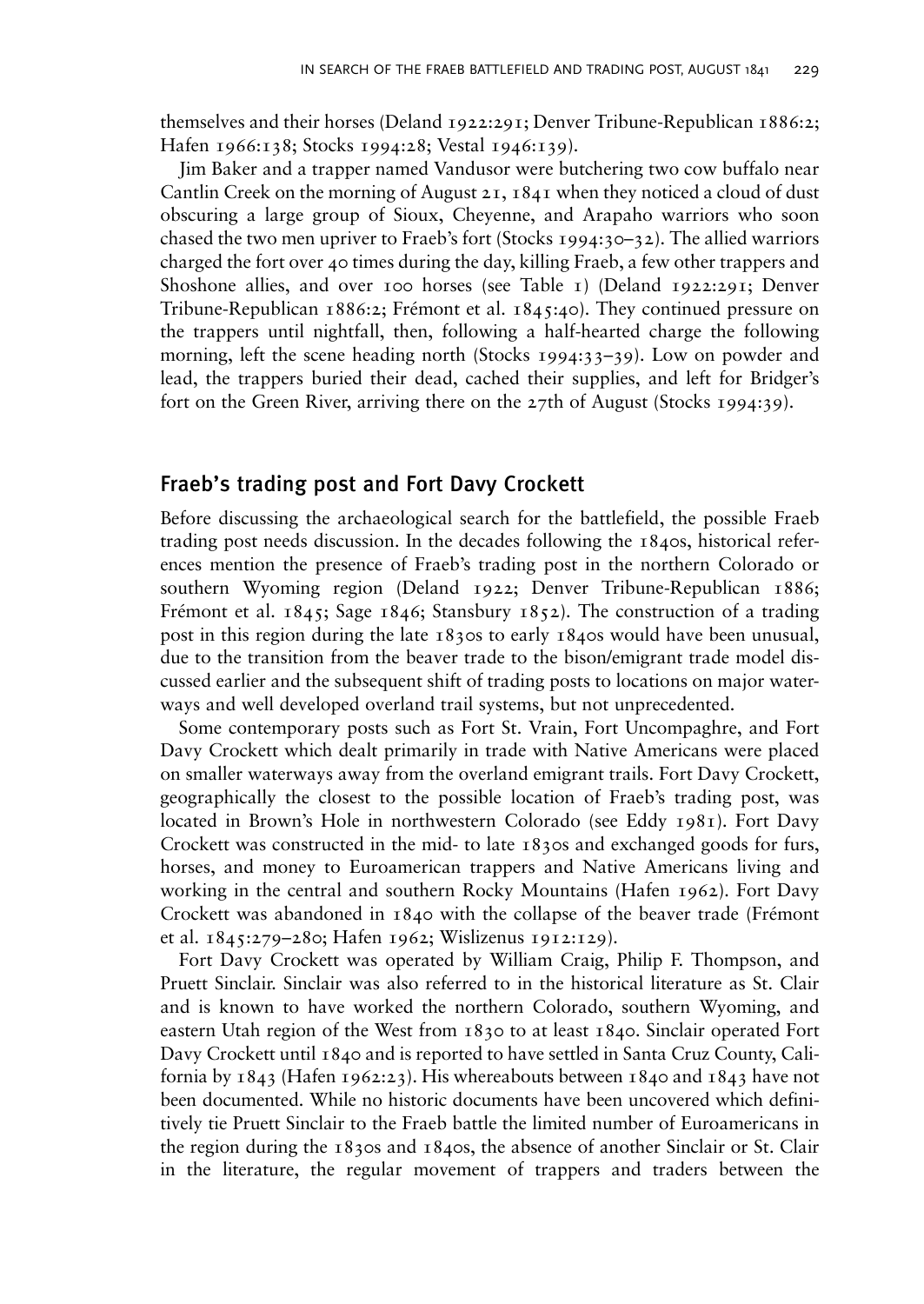<span id="page-7-0"></span>

| Name                                                                                        | Comments                                                 |  |
|---------------------------------------------------------------------------------------------|----------------------------------------------------------|--|
| 1. Henry Fraeb                                                                              | Leader of the trappers. Killed in action                 |  |
| 2. Jim Baker                                                                                | Interviewed over four decades after the battle           |  |
| Interviewed over four decades after the battle. See Carefall<br>3. Basil Clement (Claymore) |                                                          |  |
| 4. Ephraim Brown                                                                            | Killed in action                                         |  |
| 5. F. Contouire                                                                             | Killed in action. (Possibly Contraire)                   |  |
| 6. Desplaines                                                                               | Killed in action                                         |  |
| 7. Jean Baptiste Gervais                                                                    | Gervia                                                   |  |
| 8. Borkoum                                                                                  | (Sometimes Borkhume, possibly Burgholm)                  |  |
| 9 Vandusor                                                                                  |                                                          |  |
| 10. A Woods                                                                                 | (Possibly Andrew Woods)                                  |  |
| 11. Thomas Whitby                                                                           |                                                          |  |
| 12. James Moran                                                                             |                                                          |  |
| 13. Battise Shattis                                                                         | (Possibly M'etis  halfbreed)                             |  |
| 14. Bill Rodgers                                                                            |                                                          |  |
| 15. Charles Lowall                                                                          | (Possibly Lowell)                                        |  |
| 16. M. Martin                                                                               |                                                          |  |
| 17. J. O. Pu                                                                                | (Possibly Pugh)                                          |  |
| 18. John Jackson                                                                            |                                                          |  |
| 19. Joseph Martz                                                                            |                                                          |  |
| 20. Bousoner                                                                                | (Possibly Buissonnier bushy)                             |  |
| 21. Bishop                                                                                  |                                                          |  |
| 22. St. Clair**                                                                             | (Possibly Sinclair)                                      |  |
| 23. St. Orange                                                                              | (Possibly Saint Laurent)                                 |  |
| 24. Gegear                                                                                  | (Possibly Guetteur lookout man)                          |  |
| 25. Laguish                                                                                 | (Possibly Linguiste  interpreter)                        |  |
| 26. Carefall                                                                                | (Possibly Kreutzfeldt). This also might be Basil Clement |  |

TABLE 1 LIKELY PARTICIPANTS IN THE FRAEB BATTLE, AUGUST 1841\*

\*Adapted primarily from [Stocks \(1994:](#page-21-0)41).

\*\*St. Clair may refer to Pruett Sinclair, owner of Fort Davy Crockett.

Brown's Hole and Platte River regions, as well as the connection of Fraeb and members of his party to Fort Davy Crockett through 1840 leave open the possibility that Pruett Sinclair may have been involved in Fraeb's last battle (see Table 1).

If Fraeb's trading post existed, it would have shared geographic and temporal similarities with Fort Davy Crockett, which might have meant competition in the market place. Beyond this, it is likely the nature of these two facilities differed. Fort Davy Crockett was a permanent establishment which traded goods for furs and horses with the local Native American populations and exchanged with local trappers. Fraeb's trading post, on the other hand, was likely not permanently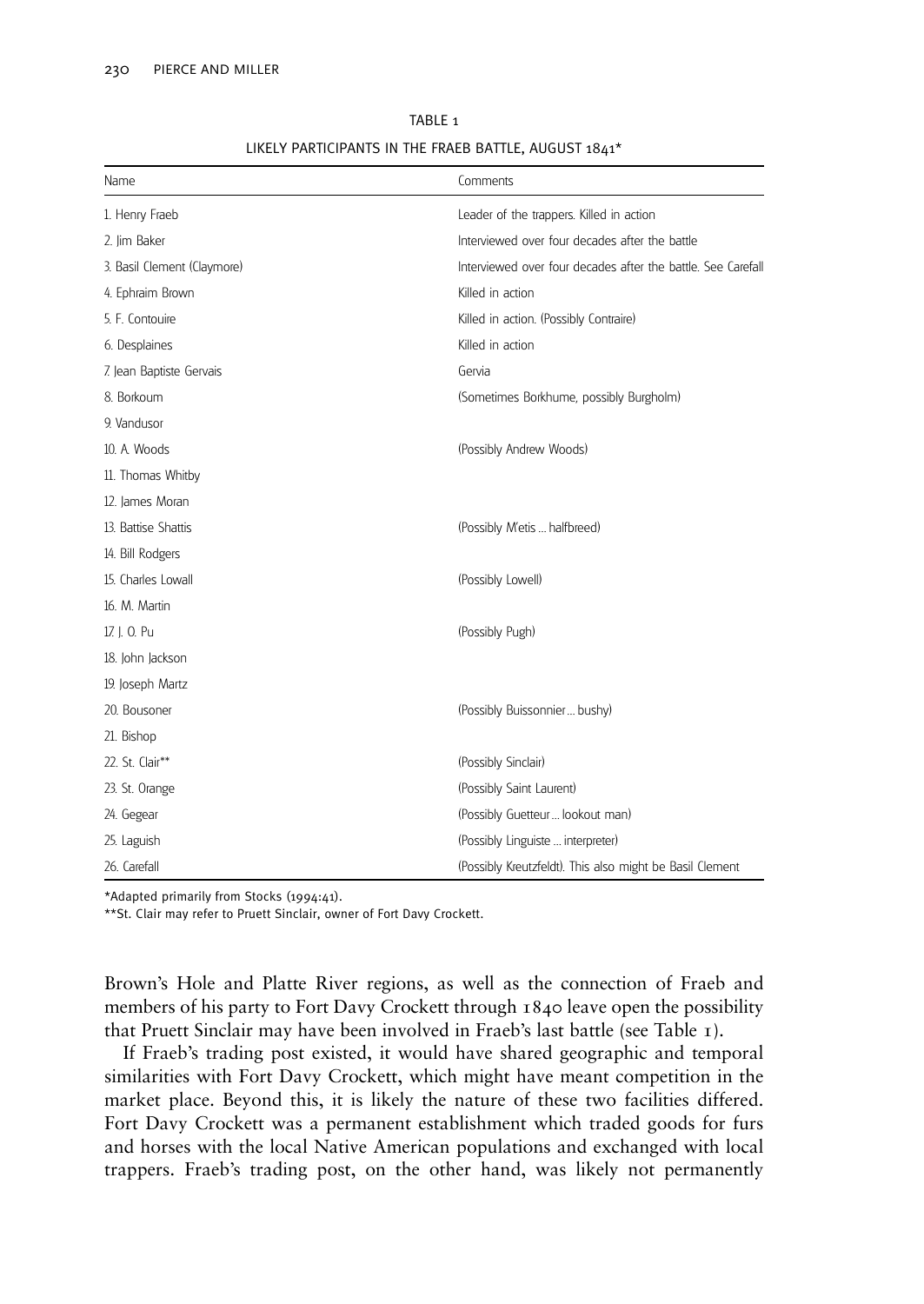occupied and rather than serving as a primary trading post would have served as a temporary establishment since Fraeb was already building a new post with Jim Bridger on the Green River. It is far more likely that Fraeb's trading post was either a structure used by Fraeb and others when they traveled through the region to hunt or trade with the local tribes or it was a collection of temporary or expedient defensive features such as corrals, stockades, and rifle pits that were constructed in response to the pending hostilities related to Fraeb's last battle.

#### Battlefield or trading post

The general location of the Fraeb battlefield was mentioned decades after the encounter by two eyewitness participants who had fought with Henry Fraeb in 1841. Jim Baker told a friend (School District Superintendent John A. Campbell) in 1896 that he could show him rifle pits that still remained from the engagement, which he described as being at the mouth of Battle Creek "in Routt County, less than a half mile from the Wyoming line" ([Hafen 2004:](#page-20-0)40–41). Basil Clement (Claymore) (Figure [3](#page-9-0)) is the only other known eyewitness account. Charles Deland interviewed Clement three times between 1899 and 1909 to give accounts of his life [\(Deland 1922:](#page-19-0)281). Clement recalled that at the Fraeb battle "all that we had to protect us was dead horses, we made a fort of them" [\(Deland 1922](#page-19-0):291). Baker added from an 1886 interview that "we made breastworks of our horses and hid behind stumps" ([Denver Tribune-Republican 1886](#page-19-0):2; [Hafen 1966:](#page-20-0)138), suggesting nearby cottonwoods may have been cut down, a precaution which would have helped corral the horses and strengthen defenses.

Technically, the Baker and Clement interviews might not be considered primary because they were written by people who spoke with the participants, but were not present at the battle. The accounts were also written more than 50 years after the battle, making further caution in their use necessary. Nonetheless, if we assume these accounts are accurate, they are closer to being primary references than the rest of the known battlefield literature. Other statements in the midnineteenth century often chronicled observations made by nonparticipants who talked to other nonparticipants. Clearly, a data gap in this research is the question of whether any other battlefield survivors recorded their recollections elsewhere.

No mention exists in the eyewitness accounts for any other type of fort construction besides rifle pits, piled dead horses, and tree stumps. These site components are indicative of temporary or expedient features constructed to provide a quick or hasty defensive perimeter in response to pending hostilities. The earliest secondary references mention a fort on the battlefield. Rufus B. Sage traveled through the area in 1842 to 1843 and recalled passing "a fort, formerly occupied by a company of trappers under the command of Frapp, near which himself and four other whites were killed in an engagement with the Sioux some two years since" [\(Hafen and Hafen 1956](#page-20-0), Vol.II:184). About the same time, John Charles Fremont noted that while passing through the area "a few miles above was the fort at which Frapp's [Fraeb's] party had been defeated two years since … " [\(Jackson and](#page-20-0) [Spence 1970](#page-20-0):709). Howard Stansbury  $(1852:239)$  also mentioned the location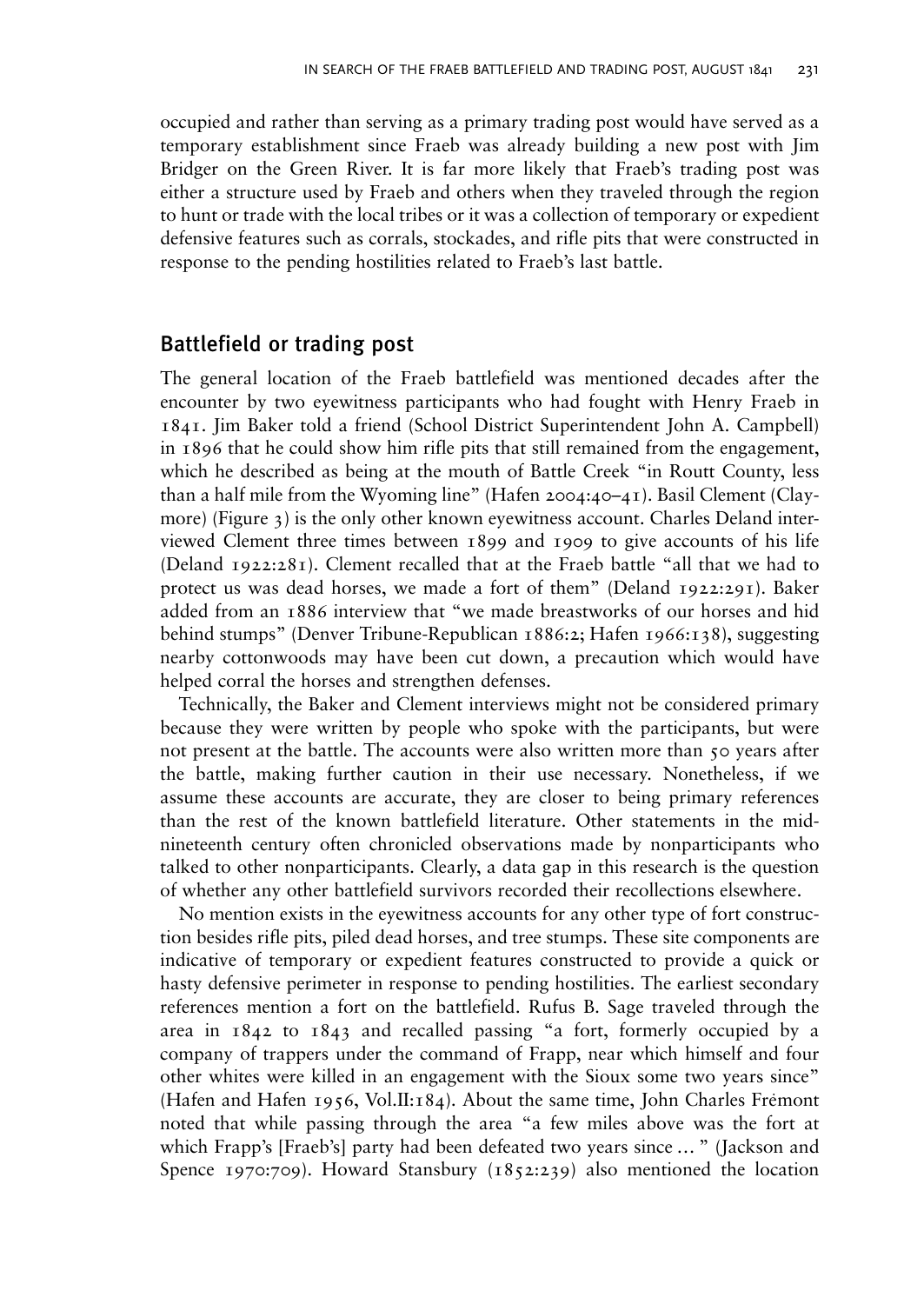<span id="page-9-0"></span>

figure 3 Basil Clement. Photo courtesy of the State Archives of the South Dakota State Historical Society.

during his return from Salt Lake to Fort Leavenworth on Wednesday, September 18, 1850. The battlefield was about a mile below Stansbury's camp, and according to his journal notes on Fraeb's battle "They forted themselves in the corall, the attack lasted from 12 oclock until sundown … " ([Madsen 1989:](#page-20-0)642). Stansbury learned this information from Jim Bridger who was guiding Stansbury's party at the time [\(Stansbury 1852:](#page-21-0)239). Bridger had learned about the battle after Jim Baker and the other survivors returned to the Green River in 1841.

Stansbury's September 18 account recalls:

Intelligence of this onslaught reached Major Bridger, then occupied in erecting a trading post on Green River; he sent Frappe advice to abandon his post at once, for fear of worse consequences. The advice, however, was neglected, when, about ten days after, as his party was on their way to join his partner, they were again suddenly attacked by another large party of the savage allies. He had but forty men; but they instantly 'forted' in the corral attached to the trading post, and stood on their defense ([Stansbury 1852](#page-21-0):240).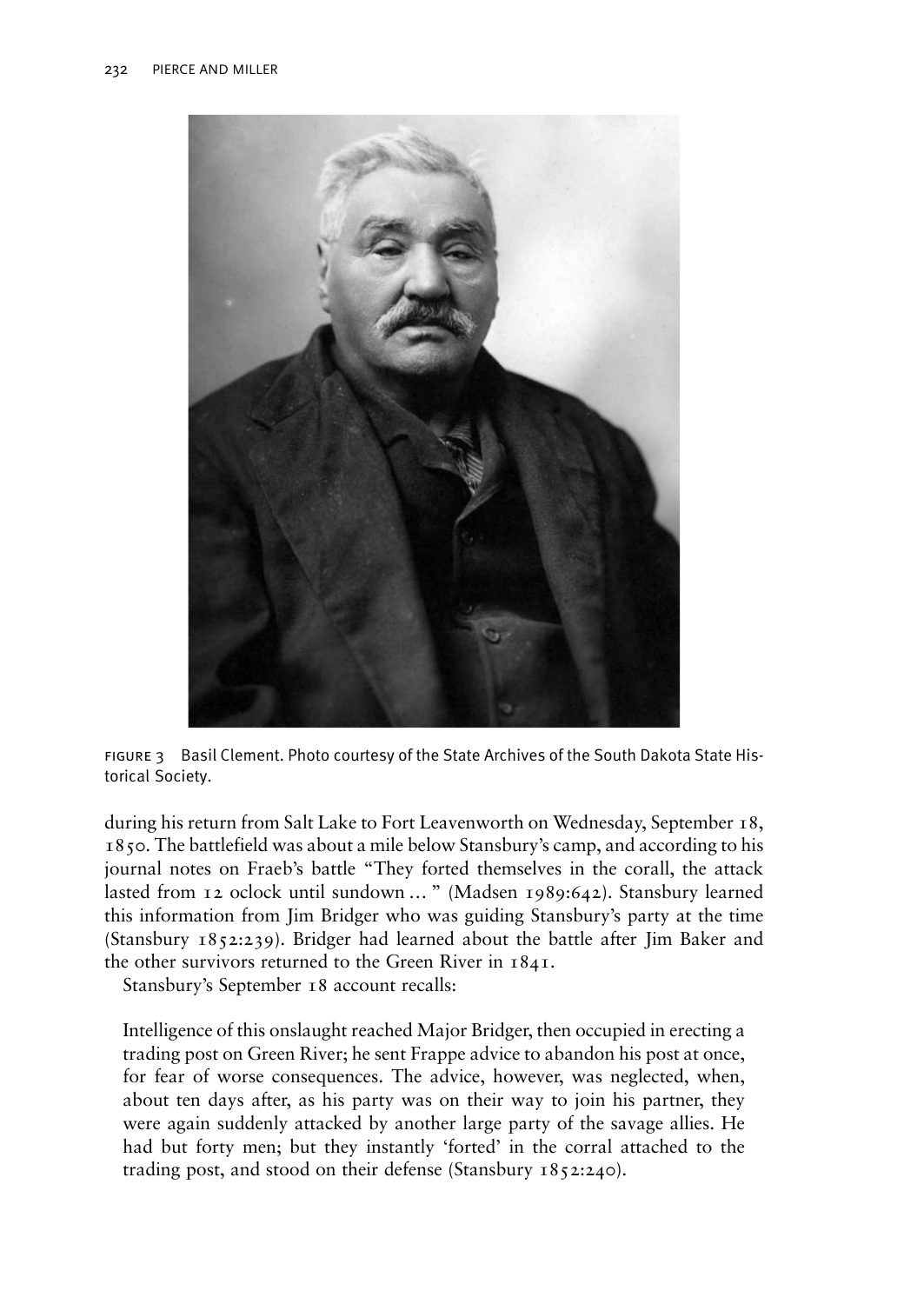Stansbury's 1852 account discussed the timeline beginning with Bridger hearing about unrest in the area, and is the earliest reference found suggesting Fraeb's fort/corral was anything more than dead horses, stumps, and rifle pits. Furthermore, Stansbury's account developed from the transcription of a conversation between himself and Bridger, two people who had not been at the battle. This statement would become a standard description of Fraeb's fort.

Bartlett picks up on the possibility of a trading post when he mentions in his early history of Wyoming:

Fraeb's Post, established about 1837 or 1838, was built by Henry Fraeb and James Bridger on the St. Vrain's fork of the Elkhead River, a short distance west of the Medicine Bow Mountains. Fraeb was killed by Sioux Indians in August 1841, and the post was soon afterward abandoned. At the time Fraeb was killed the post was attacked by a large war party of Sioux. In the action the Indians lost ten killed and a number wounded, and the whites lost five. The post stood almost on the line between Wyoming and Colorado [\(Bartlett](#page-19-0) [1918](#page-19-0):107–108).

Subsequent historians have followed Bartlett's lead on this theme and argued the trading post and Fraeb battlefield were at the same location ([Barnhart 1969](#page-19-0):35–38; [Henderson and Henderson 1970](#page-20-0); [Urbanek 1988:](#page-21-0)75). While many modern historians have based their analysis on the aforementioned nineteenth-century documents, inconsistencies can be found in these historical sources. Perhaps the most troublesome incongruities relate to location and time. The St. Vrain (Savery) River and Battle Creek, two landmarks mentioned as locations of the battle and associated structures, are actually about  $\tau$ , miles apart. Additionally, sources citing the construction of the trading post in  $1837$  to  $1838$  by Fraeb and Bridger are at odds with other historic documents indicating that Fraeb was in fact partnered with Peter Sarpy during those years, not Jim Bridger ([Hafen 2004:](#page-20-0)38).

In spite of these discordant issues, the term "fort" or "post" may be an accurate reference to a defense perimeter consisting of a stockade or corral and rifle pits at the Fraeb battle because of the construction effort exerted in preparation for the attack. The term "trading post" on the other hand may have found its way into the literature following a misinterpretation by Stansbury of Bridger's discussion with him in 1850. The trading post Bridger was erecting at the time of the battle was near Green River and was an undertaking done in partnership with Henry Fraeb ([Gowans and](#page-20-0) [Campbell 1975](#page-20-0):10). [Gowans and Campbell \(1975](#page-20-0):10) note Jim Bridger and Henry Fraeb originally had been building a trading post on the Green River between the mouths of Black's Fork and Big Sandy in midsummer 1841. Those authors consider this Green River post to be the first Fort Bridger  $(48SW_4074)$ , but the buildings were not entirely completed by the time Fraeb was killed in August in the Little Snake River Valley. This could have been the trading post Bridger related to Stansbury in the September 18 conversation. Stansbury may have confused it with defensive construction at the Fraeb battle location on the Little Snake River when he wrote his official report.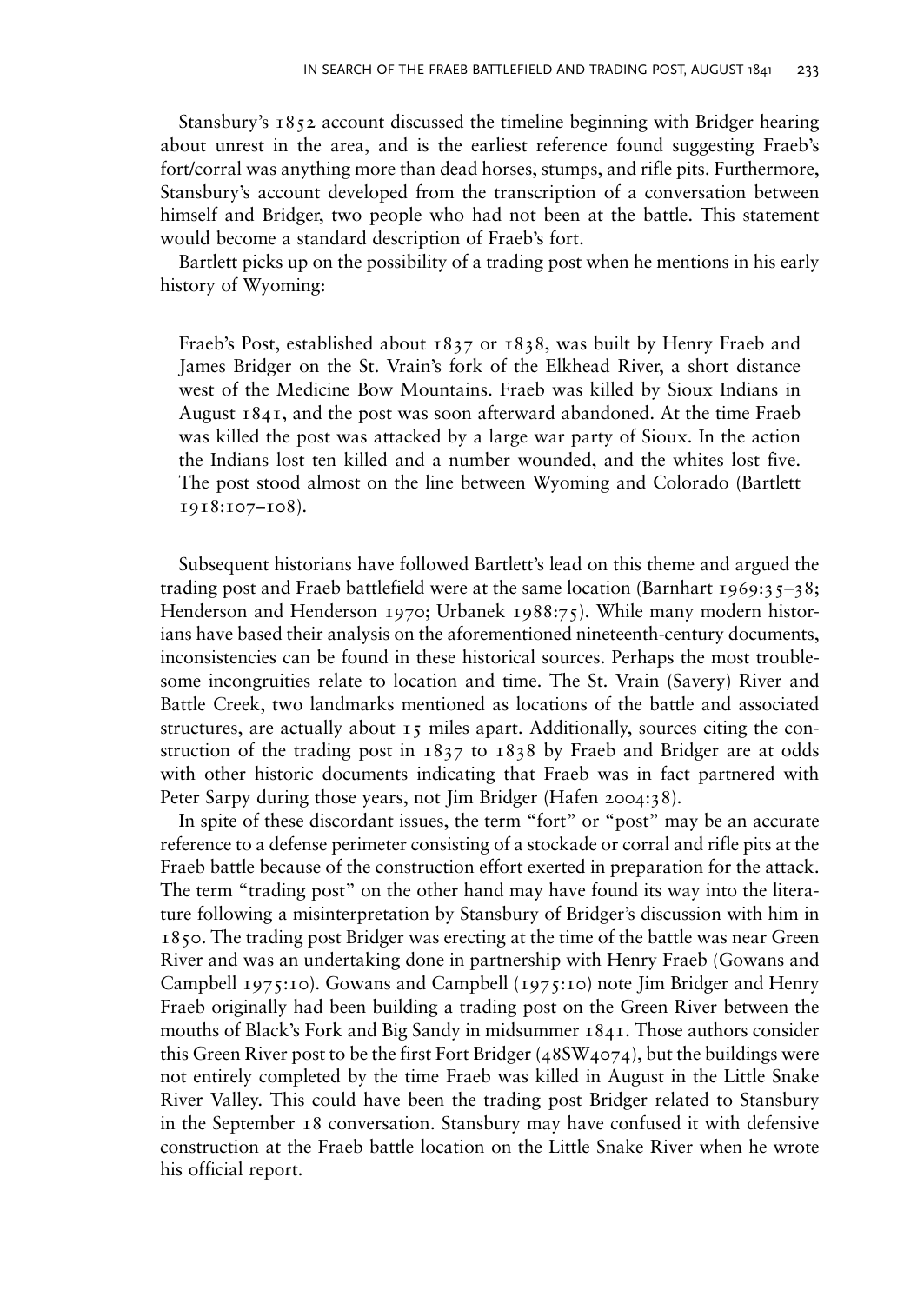# Who was in the battle with Fraeb?

More primary source information addressing the questions of site location and feature patterning would be preferable, but we do not know if other participants have documented their experiences. Forty-five years after the battle, Baker recalled there were 23 men who fought in Fraeb's group [\(Hafen 1966:](#page-20-0)138). Clement stated in his narrative they had 47 men ([Deland 1922:](#page-19-0)291). This numerical discrepancy might be accounted for if Clement was counting Shoshone allies in his total while Baker was not. We have not found names for the Shoshone participants.

While the discrepancy between the actual numbers of participants is difficult to unravel, we believe there to have been around two dozen Euroamerican participants based on Jim Baker's accounts, as he is the only individual to provide names for the participants of the battle. Jim Baker and Basil Clement claimed to have been there [\(Deland 1922:](#page-19-0)291; [Denver Tribune-Republican 1886](#page-19-0):2). [Baker \(1983:](#page-19-0)47) mentions three other trappers who died along with Fraeb: Ephrain Brown, Desplaines, and Contouire. [Stocks \(1994](#page-21-0):41) lists phonetic spellings for  $25$  trappers at the battle compiled from his access to Jim Baker's information. With these combined data,  $25$  to 26 white trappers were likely in the battle (Table [1\)](#page-7-0). [Stocks \(1994](#page-21-0):41) does not specifically list Basil Clement, but Clement's own accounts indicate he was present [\(Deland 1922](#page-19-0):291–292). The name Carefall in Stock'[s \(1994\)](#page-21-0) listing could be a derivation of Clement or Claymore. While St. Clair tabulated as being in the Fraeb party (see Table [1](#page-7-0)) could have been any one of a number of trappers, traders, and adventurers in the West during this time. Pruett Sinclair, who had operated Fort Davy Crockett, was familiar with the region and with many of the trappers in Fraeb's party, leaving open the possibility he was at Fraeb's last battle.

### Archaeological and dendrochronological investigations

A review of the historical literature referencing Fraeb's last battle and trading post does not provide precise locational data for the battlefield, nor does it provide definitive evidence of permanent structures at this location ([Deland 1922; Denver](#page-19-0) [Tribune-Republican 1886;](#page-19-0) [Frémont et al. 1845](#page-20-0); [Sage 1846; Stansbury 1852](#page-21-0)). However, even in the absences of historical or archaeological evidence Fraeb's presence in the region and his familiarity with the area, perhaps as early as 1836, leave open the possibility that a trading post or some other structure associated with Henry Fraeb may have existed in the Little Snake River region that has yet to be substantiated by current research. Archaeological investigations were undertaken in 2011 in an attempt to locate the Fraeb battlefield and any associated structures so as to provide a basis from which future research could begin to address broader issues relating to activities at the proposed Fraeb's trading post during the midnineteenth century.

The most likely place to begin an archaeological field study would be to search for the remains of Fraeb's fort as described by the two battlefield participants, Baker and Clement. These accounts place the battlefield and post near the confluence of Battle Creek and the Little Snake River. The Little Snake River meanders through an eastwest oriented valley. The area is characterized by steep cut banks, up to 2 m high,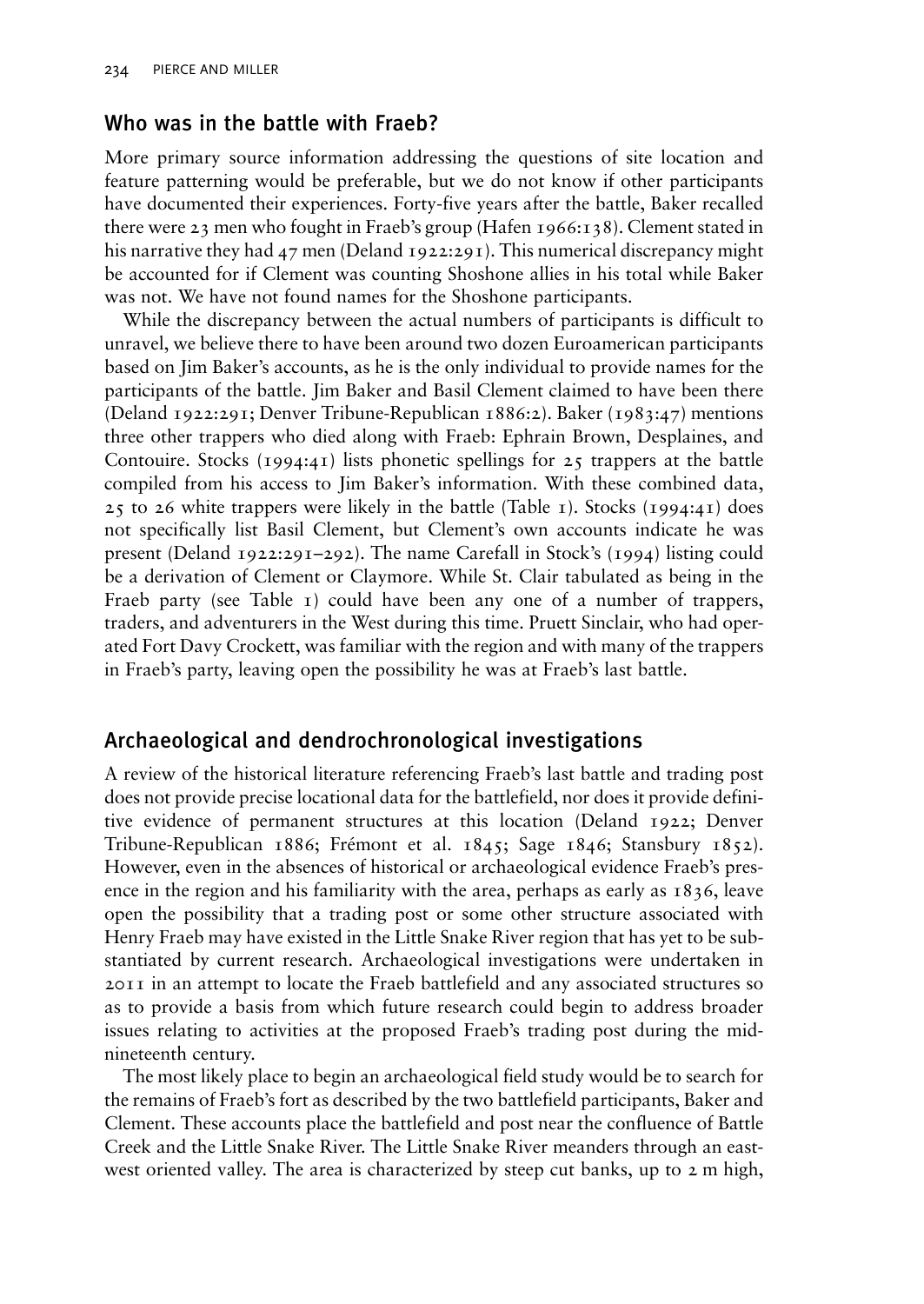and broad depositional zones. Terraces in the valley have been, and continue to be, heavily impacted by agriculture resulting in flat, open fields interspersed with cottonwood stands of various ages along drainages and terrace edges. In the vicinity of Battle Creek terraces to the south of the Little Snake River are narrow and long, or non-existent as the terrain rises sharply from the river valley to the hills and mountains to the south. North of the Little Snake River, in the vicinity of Battle Creek the terraces are wide and slope gently to the north following the 400 m-wide drainage. This Battle Creek drainage is bounded to the west and east by sharper rises to hills and mountains in each direction.

The battle took place over 170 years ago, so it probably is unrealistic to expect tree stumps or cut logs, in a riverine environment such as this, to survive as anything more than buried organic stain, rotted pulp, or charcoal concentrations if the trappers burned any wood. According to Jim Baker, some of the rifle pits could still be seen at the close of the nineteenth century, however, these could have filled in with sediment since then. The remains of the individuals killed in the battle may also be located in the vicinity if they were indeed buried at the site of the conflict [\(Stocks](#page-21-0) [1994](#page-21-0):39).

Bones from over 110 horses would be another battlefield attribute. They might be preserved beneath the ground surface. Interestingly, the local landowner was looking for the battlefield a couple of decades ago when he found buried horse bones in one of his pastures (George Salisbury, personal communication 1987). He was hoping he had located the battlefield, but was disappointed when the discovery only turned up horse bones. The location of his discovery was not recorded, though it could have been a remnant of the battlefield.

Researchers must be clear regarding what part of a battlefield they plan to investigate since the archaeological record can vary dramatically across a battlefield land-scape [\(Fox and Scott 1991](#page-20-0); [Miller et al. 2000](#page-20-0):91–128; [Walker 2013](#page-21-0)). Horse bones, rifle pits, and tree stumps would relate to defense perimeter construction on the landscape occupied by Fraeb's trappers during the battle. Maneuvers and multiple attacks by the Sioux, Cheyenne, and Arapaho aggressors were probably more ephemeral and fluid across a much larger landscape around the defense perimeter.

The trappers would likely have been armed with an assortment of smoothbore flintlock Northwest guns of 0.50 or 0.70 caliber or their favorite percussion cap muskets and pistols (see [Baker 1983:](#page-19-0)47; [Butler 1971:](#page-19-0)77–83; [Hanson 2001](#page-20-0):15– 19). The latter weapons were likely large caliber (about 0.54 or 0.69) and may have been rifled. Consequently, among others, trapper firing positions may be marked by discarded gun flints, percussion caps, spilled black powder, and unfired lead balls.

It would be difficult to find the Native American mobile firing positions since they probably were on horseback and supposedly made 40 charges across a broad landscape [\(Denver Tribune-Republican 1886](#page-19-0):2). Some fighters may have been armed with smoothbore flintlock trade guns [\(Baker 1983:](#page-19-0)47; [Russell 1957](#page-21-0):59–60, 104– 105). [Secoy \(1953:](#page-21-0)60) has argued that the full Horse and Gun period among Indians is signaled by "an increase in the number of guns from a supply sufficient to equip only a few men in each group to an arsenal capable of outfitting fifty percent or more of the warriors in the tribe." For the Wyoming area, the Horse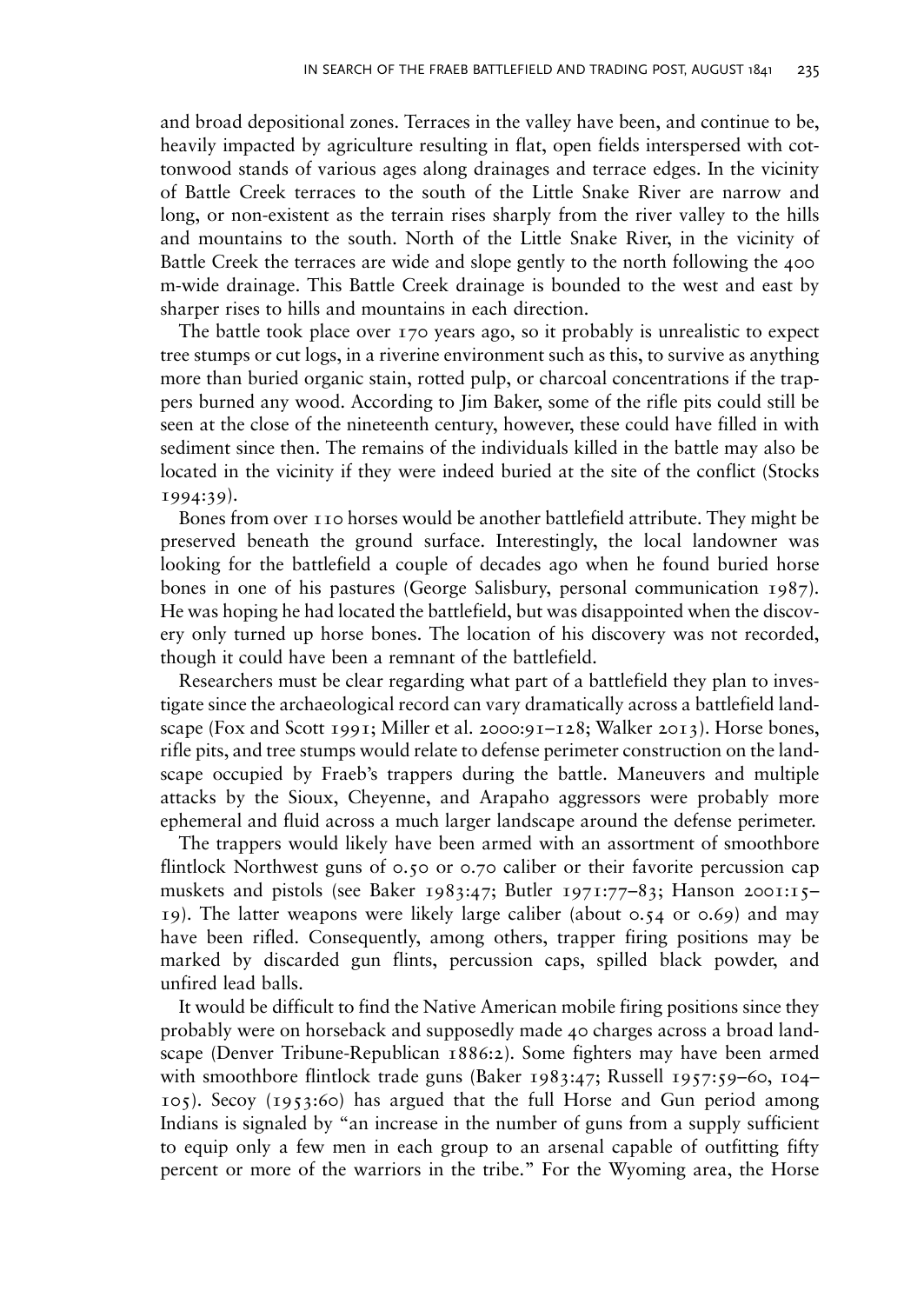and Gun period developed between 1810 and 1842 ([Miller 2012:](#page-20-0)25). Native American groups in the area had probably completed their military transition by the time of the Fraeb battle, so around half of the combatants could have had guns. The other fighters apparently used bows with metal tipped arrowheads [\(Hanson 2001](#page-20-0):26–30). Metal arrowheads and large caliber lead balls fired by Indians should be found near intended target positions defined by trappers concealed behind the defense perimeter. The combination of incoming metal arrowheads and spent lead balls, along with spent gun flints and percussion caps, is expected to indicate the defensive perimeter of Fraeb's last battle. No evidence has been found in the literature arguing that Indians breached the defenses and took part in hand-to-hand combat with the trappers, which could leave a more diverse artifact assemblage.

While historic references do not provide a precise location to Fraeb's trading post or battle site, the literature was helpful in narrowing down the search field. Contemporary accounts referencing landmark information lists rivers, streams, and mountains which were used to identify the likely location of Fraeb's last battle. Landmarks mentioned multiple times in both primary and secondary accounts were used to focus the investigation. These sources placed the trading post/battlefield in the Little Snake River Valley at the foot of Squaw Mountain. This focused archaeological investigations on a two square-mile area of the Little Snake River Valley between the drainages separating Squaw Mountain from topographic rises to the east and west (Figure  $4$ ).

A preliminary reconnaissance survey of this portion of the Little Snake River drainage was conducted in May 2011. The authors walked and inspected the cut bank edges of the northern and southern terraces along the Little Snake River at the base of Squaw Mountain. This effort revealed over a mile of T1 terrace remnants north and south of the river which could contain remains of the trading post/battlefield, but no archaeological evidence of mid-nineteenth-century activity was discovered. The survey area was too large to focus subsurface or geophysical investigations and the active nature of stream down-cutting raised the question as to whether any archaeological evidence was intact. Consequently, a dendrochronological study was undertaken in the fall of  $20I<sub>I</sub>$  (Figure [5\)](#page-15-0) to narrow the search field by identifying terrace remnants possibly dating to 1840.

The use of cottonwoods in archaeological and non-archaeological dendrochronological studies for the purpose of investigating terrace formation, stream channel migration, and sediment transport and deposition has been established by previous studies (see [Everitt 1968;](#page-19-0) [Reher and Scheiber 1995](#page-21-0); [Speer 2010:](#page-21-0)269). Based on this work, a 40 cm tree coring bit was used to extract a sample of 10 cores from cottonwood trees (Populus sp.) arrayed on the northern terrace of the Little Snake River. Other flora in the area consisted of riparian grasses, small willows, and one small pine tree less than a meter tall, leaving only the cottonwood available in sufficient numbers for testing. Fortunately, cottonwoods are adapted to riverine environments and deal well with flooding and depositional events. The abundance of water and little competition from other vegetation allowed for many of the trees in the survey area to exceed the average lifespan of cottonwoods.

Cores were taken from the largest trees located at intervals of 50 to 100 m along multiple trajectories beginning near the river and perpendicular to it. Areas with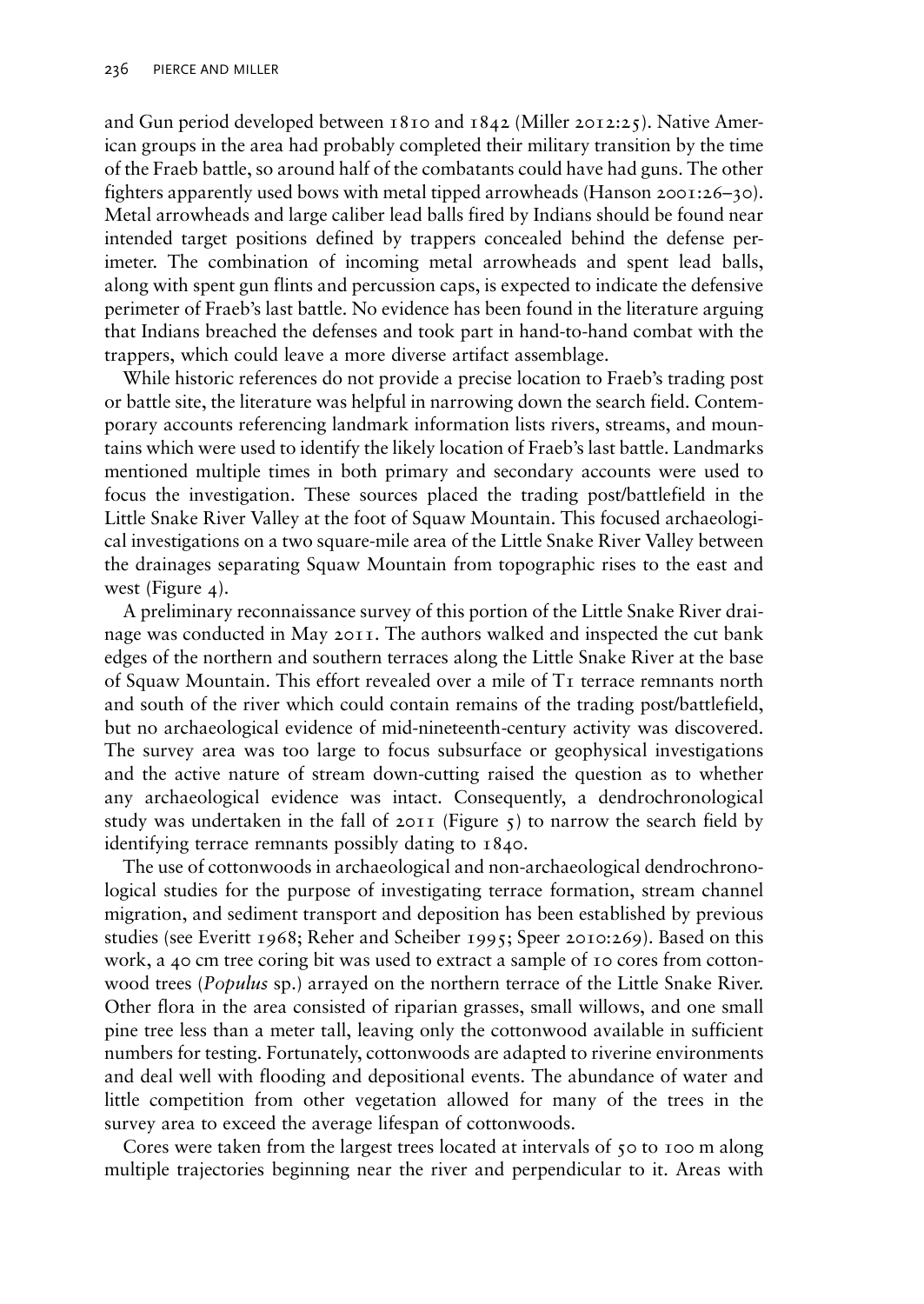<span id="page-14-0"></span>

FIGURE 4 The Little Snake River country near the mouth of Battle Creek in the vicinity where the trading post or battle may be located, based on locational references in historic texts ([ESRI, i-cubed, USDA FSA, USGS, AEX, GeoEye, AeroGRID, Getmapping, and IGP 2013](#page-19-0)).

dense tree growth were sampled every 50 m while terrace portions with sparser growth were sampled approximately every 100 m. Tree locations were recorded by a handheld  $Gamma^m$  eTrex GPS. Attribute data were recorded for each sampled tree including diameter, distance from river, and core height. Cores were dried and rings counted to provide an age for each tree.

The 10 samples produced ages ranging from 90 to 125 years (Table [2\)](#page-15-0). The oldest dates come from a specimen located well away from the river terrace edge and west of Battle Creek, and from three samples located on an aggrading portion of the terrace east of Battle Creek. Unfortunately, none of the core dates are contemporary with Fraeb's trading post or battlefield, but this does not mean the sampled trees do not date to the mid-nineteenth century. When comparing sample core length to tree diameter, it is clear the center of only one tree was reached (Core Sample A9). This tree sits on an active portion of the terrace near the mouth of Battle Creek. Lateral changes in the stream channel likely have disturbed the terrace in this area, resulting in the lack of large older trees. The failure to reach the center of other specimens makes an exact discussion of their age impossible. However, considering we were only able to reach halfway to the core and still received ages of up to  $125$  years or more, it is possible some trees are contemporary with the historic events under study.

The target age for cottonwood cores was 170 years in order to locate one dating to the construction of Fraeb's trading post or defensive site. We recovered cores dating up to  $125$  years, and the average core was  $111$  years old. These ages for cottonwood trees should not be considered unusual as previous studies have recovered cores well over 100 years in age [\(Reher and Scheiber 1995:](#page-21-0)62–63). An examination of tree widths and core lengths shows the cores sampled only three-fourths to one-half of the actual tree radius, implying that had the center been reached, the coring would have returned older dates. Samples were limited by the extremely large size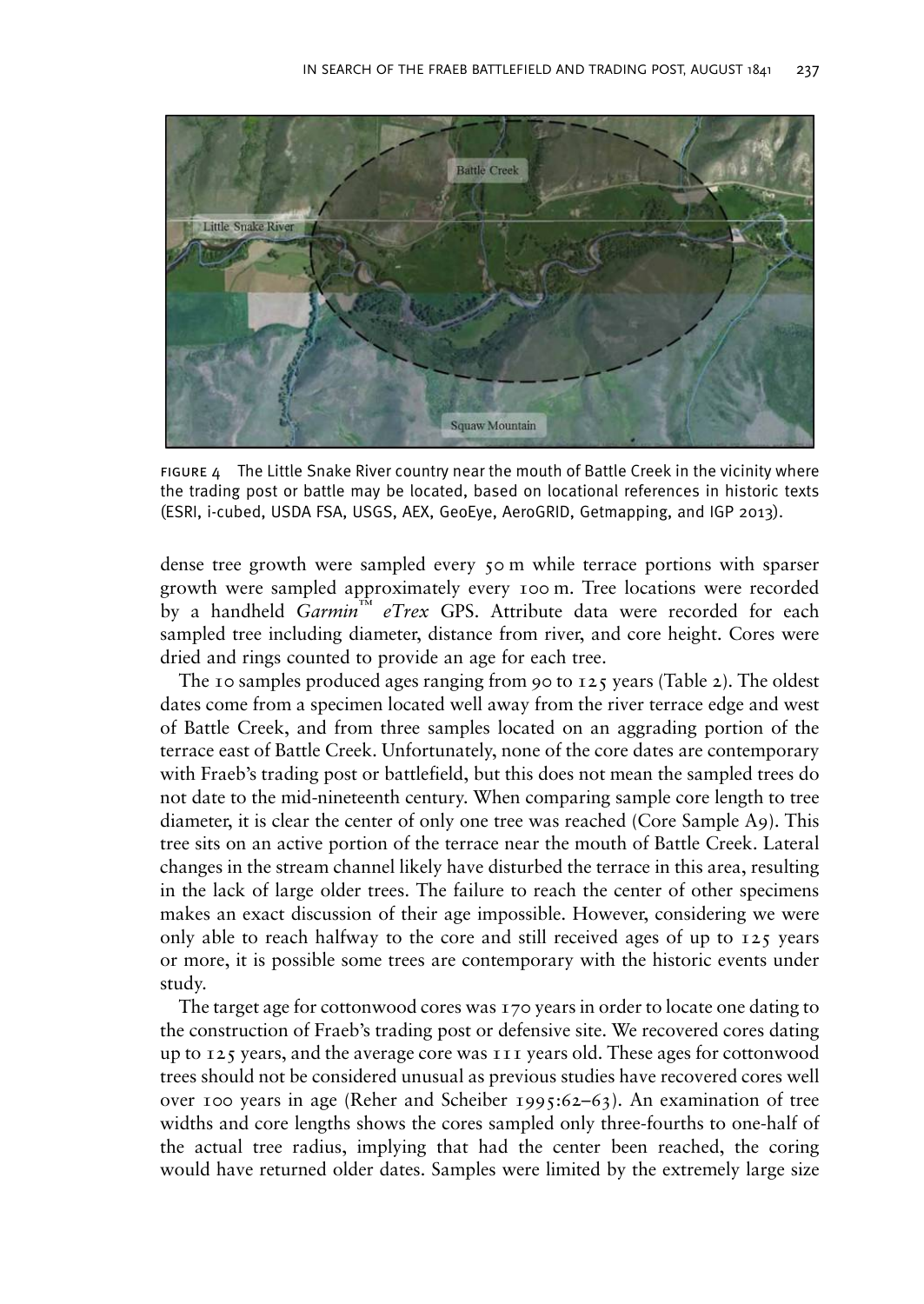<span id="page-15-0"></span>

figure 5 Location of the dendrochronological study of the cottonwoods trees along the Little Snake River terraces in the study area ([ESRI, i-cubed, USDA FSA, USGS, AEX,](#page-19-0) [GeoEye, AeroGRID, Getmapping, and IGP 2013](#page-19-0)).

of the trees, the thickness of the bark in some cases was up to  $7 \text{ cm}$ , and the length of our coring tool.

Because true ages for nine of the 10 samples were not recovered, an analysis of individual tree ring widths was conducted to generate a regression curve capable of extrapolating ages for incomplete cores (see [Diggins 2007](#page-19-0); [Koch et al. 2008](#page-20-0); [Sedmák et al. 2014](#page-21-0) for studies on extrapolating tree ages from incomplete cores). This process is complicated because tree ring widths vary over time. Changes in precipitation, temperature, heat sums, and sunlight all lead to differential tree growth

| CORE SAMPLES TAKEN DURING THE 2011 DENDROCHRONOLOGICAL STUDY |       |            |          |
|--------------------------------------------------------------|-------|------------|----------|
| Core number                                                  | Width | Core width | Tree age |
| A1                                                           | 1.6   | 0.405      | 118      |
| A2                                                           | 0.8   | 0.37       | 100      |
| A <sup>3</sup>                                               | 1.2   | 0.42       | 96       |
| A4                                                           | 1.3   | 0.422      | 111      |
| A5                                                           | 0.8   | 0.362      | 125      |
| $A6*$                                                        | 0.9   | 0.382      | $120+$   |
| A7                                                           | 0.9   | 0.415      | 123      |
| A <sub>8</sub>                                               | 1.5   | 0.402      | 112      |
| A <sub>9</sub>                                               | 0.7   | 0.445      | 90       |
| A10                                                          | 1.0   | 0.325      | 114      |

TABLE 2

\*Sample A6 was damaged during removal, in part due to rotten wood on the interior of the tree. The date for this sample gives the minimum number of rings which could be confidently counted.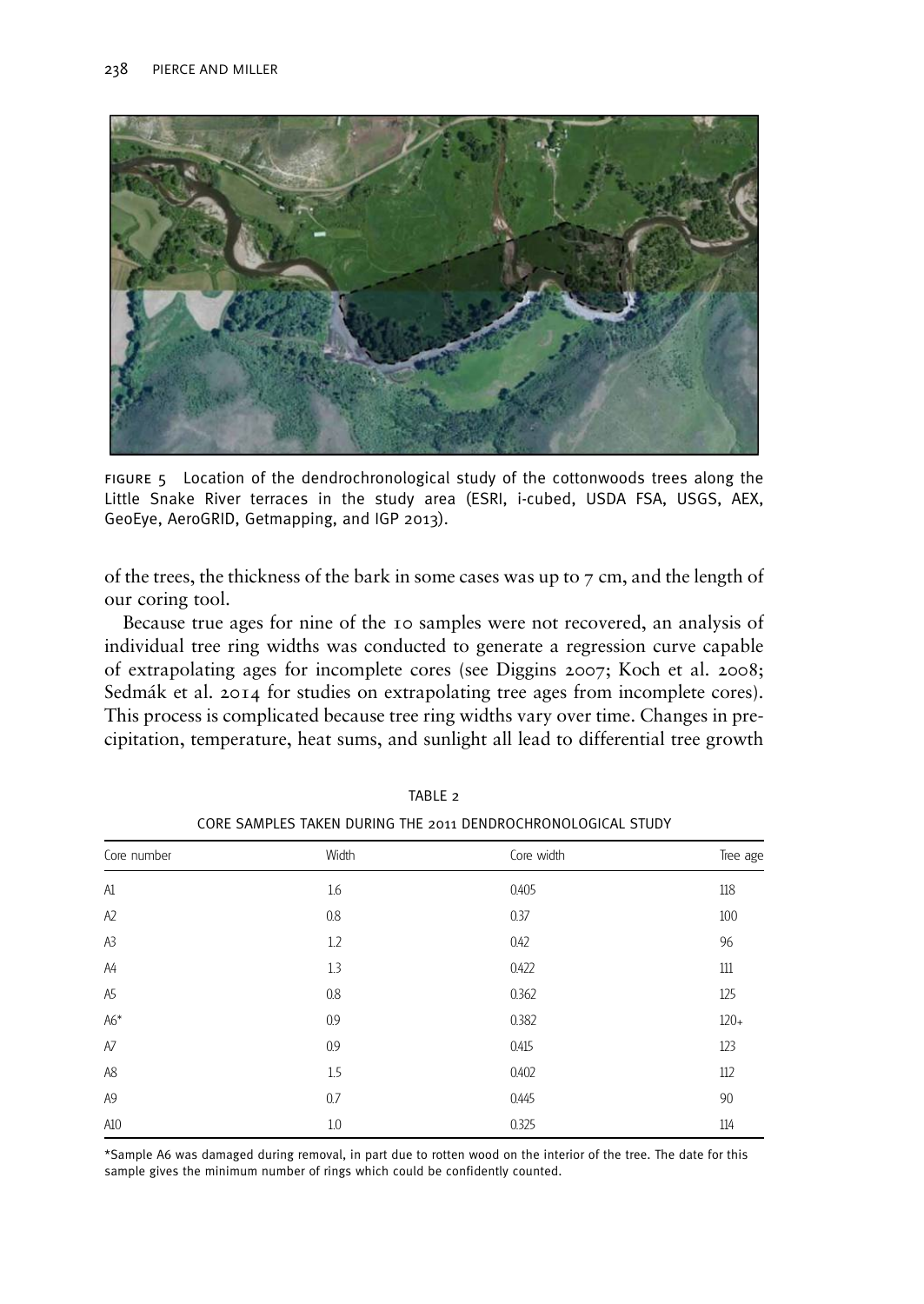from year to year ([Cook and Kairiukstis 1992:](#page-19-0)100). Ring width also changes over the life of the tree. Growth slows significantly after 20 years in most trees, although this process does not affect some trees until after  $\zeta$  to  $\zeta$  years ([Fritts and Swetnam](#page-20-0) [1989](#page-20-0):125; [Reher and Scheiber 1995:](#page-21-0)64). Average ring widths change as growth slows, resulting in large widths on the interior of the core when tree growth accelerates and smaller rings on the exterior of the core when growth slows ([Fritts and](#page-20-0) [Swetnam 1989](#page-20-0):125; [Reher and Scheiber 1995](#page-21-0):64).

To compensate for these factors, plots were generated to track changes in tree ring width associated with changes in tree growth over the course of the tree's life, and used to identify when tree growth slowed. Average ring widths from a tree's early growth cycle were compared to the missing portion of the core and used to estimate the number of missing rings from each sample.

The purpose of this exercise was not to generate an exact count of missing rings, but to provide estimated tree ages to aid in the location of tree stands dating to the nineteenth century. Extrapolated tree ages from our incomplete samples returned dates from approximately 100 to 200 years old. These values indicate there are terrace portions in the Little Snake Valley near Battle Creek likely contemporary with the Fraeb battlefield. The presence of terrace sections dating to the nineteenth century leaves open the possibility, providing that post depositional activities such as farming or erosion have not disturbed or removed part of the sediments, that physical evidence for the historic event may still exist in these locations.

These terrace portions may be even older than Fraeb's exploits due to a process called flood training [\(Everitt 1968:](#page-19-0)424; [Lindsey et al. 1961\)](#page-20-0). Flood training is a phenomenon where young cottonwoods less than 10 years old located on low aggrading terrace portions become swept over by high water or ice and eventually became buried. When this process does not kill the tree, new or existing branches or shoots coming off the now buried trunk will become visible on the surface. Such buried cottonwoods can give rise to one or an entire stand of trees. In these instances, a core retrieved from the above ground portion of the tree will accurately report the age of the tree segment after the flood training event, while the actual age of the original tree will be older [\(Everitt 1968](#page-19-0):427). No trees were excavated during this study so this phenomenon was not observed, however, the process of flood training leaves open the possibility that terrace locations may date older than a complete core sample would indicate.

Older trees generally were located farther from the river banks than younger trees. A close inspection also shows older trees in aggrading zones sit farther from the river than they do in eroding zones. It appears cottonwood tree growth is in some way related to river hydrology, a conclusion supported by Everitt'[s \(1968\)](#page-19-0) study focusing on tree ages. This work shows that older stable portions of a floodplain or terrace contain older stands of trees. Aggrading portions have younger stands as there has been less time for tree growth. Erosional zones may have old trees adjacent to the river as once stable areas are slowly destroyed. This is not ground-breaking information, but it can prove useful. In shifting fluvial environments, it may not be clear when and where the river deposited or eroded terrace sediments over the course of the last couple of centuries. Changes in river migration or terrace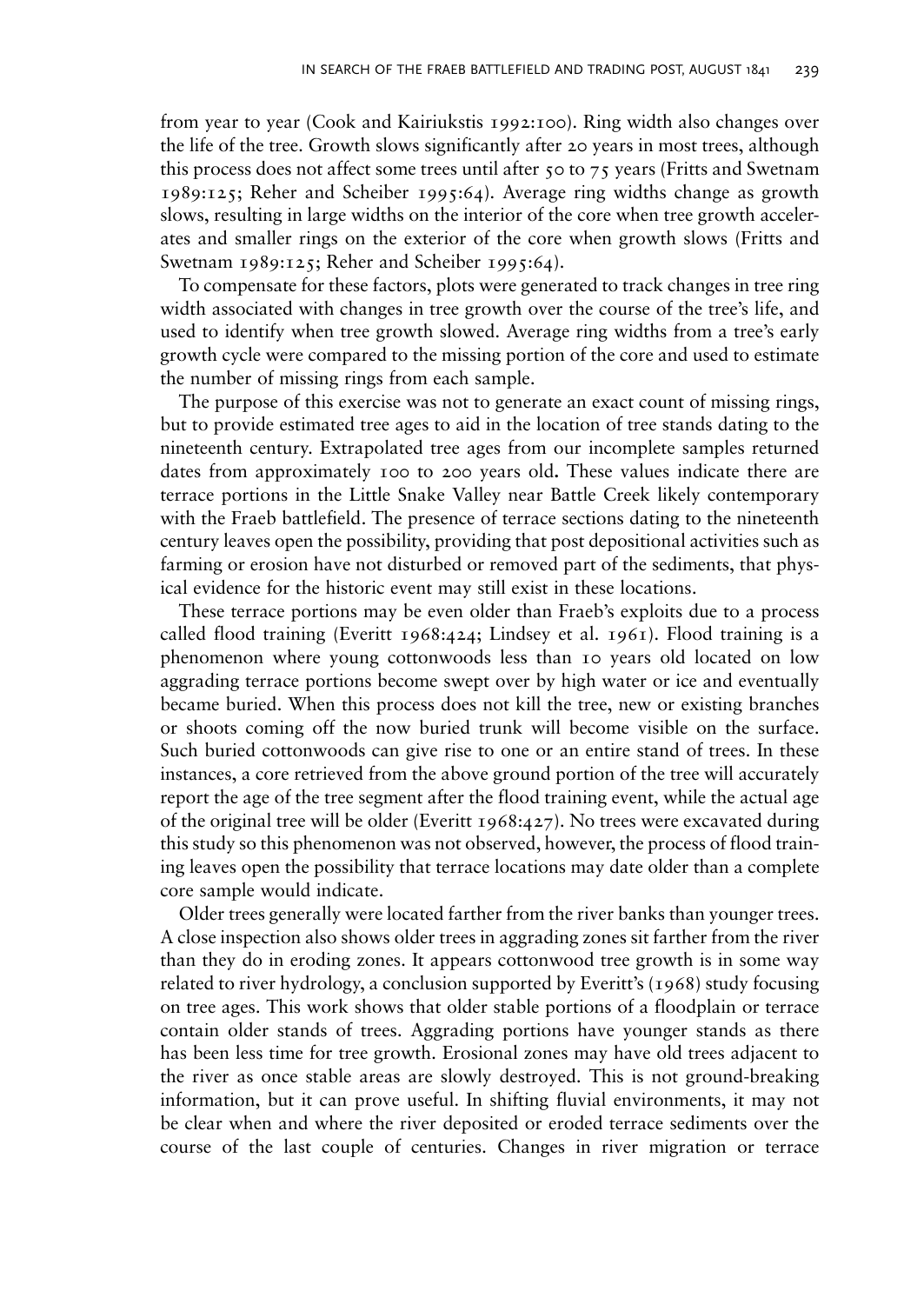morphology can be determined by tracking changes in tree age across a terrace or floodplain [\(Everitt 1968\)](#page-19-0).

Satellite imagery was used to identify portions of the terraces that were aggrading, and therefore younger, and stable terrace portions which are relatively older. This information was combined with dates retrieved from the tree core data to identify portions of the Little Snake River T1 terrace thought to be old enough to contain possible remains of Fraeb's trading post and battle. In doing this, the search field could be reduced and specific areas delineated for focusing future investigations.

### Future plans

This article reported on research undertaken to develop a working hypothesis as to the location of the Fraeb battlefield and possible associated trading post site in an effort to guide and inform future research investigating the nature of nineteenthcentury use of the Fraeb site. Currently, the Fraeb battlefield and trading post site have not been located, leaving a number of questions regarding Fraeb's last battle and trading post which still need to be addressed. First and foremost, where is the battle and/or trading post location? What is the association of the building or buildings with the battle? What types of structures existed at the Little Snake River location? Were they ephemeral features constructed to provide a defensive perimeter, a building, or set of buildings that were used by Fraeb and other trappers as they moved through the region to hunt or trade, or a fully functioning trading post? If a building or buildings existed when did the construction date to? Historical documentation fails to definitively answer these questions. Still, the construction of a trading post positioned away from the developing riverine transportation networks with the primary purpose of capturing Native American trade in the 1840s calls into question the role of Native American commerce during this period and bears further investigation beyond the scope of the current study.

The combination of historical accounts and archaeological investigations has allowed us to propose a general location in which the battle occurred. Should a structure associated with Henry Fraeb and this battle exist, be it a functioning trading post or an expediently constructed defensive perimeter, according to historical accounts it would be located in the vicinity of the battle. Pedestrian survey and a dendrochronological study identified specific terrace portions which may contain intact archaeological remains from the mid-nineteenth century. Future investigations should begin by focusing on four areas of research. First, unsurveyed terrace portions in the larger landscape should be subjected to controlled pedestrian transect survey. Second, similar survey techniques should be conducted on specific terrace portions identified in the dendrochronological study as possibly contemporary with the battle. Third, additional dendrochronological studies using a longer coring device should be conducted, with collection of a larger sample of trees. Finally, surface indications discovered during these additional investigations can be used to focus remote sensing studies. Remote sensing including, but not limited to, ground penetrating radar, magnetometry, and/or metal detecting may prove effective in locating subsurface features associated with the post or battle, such as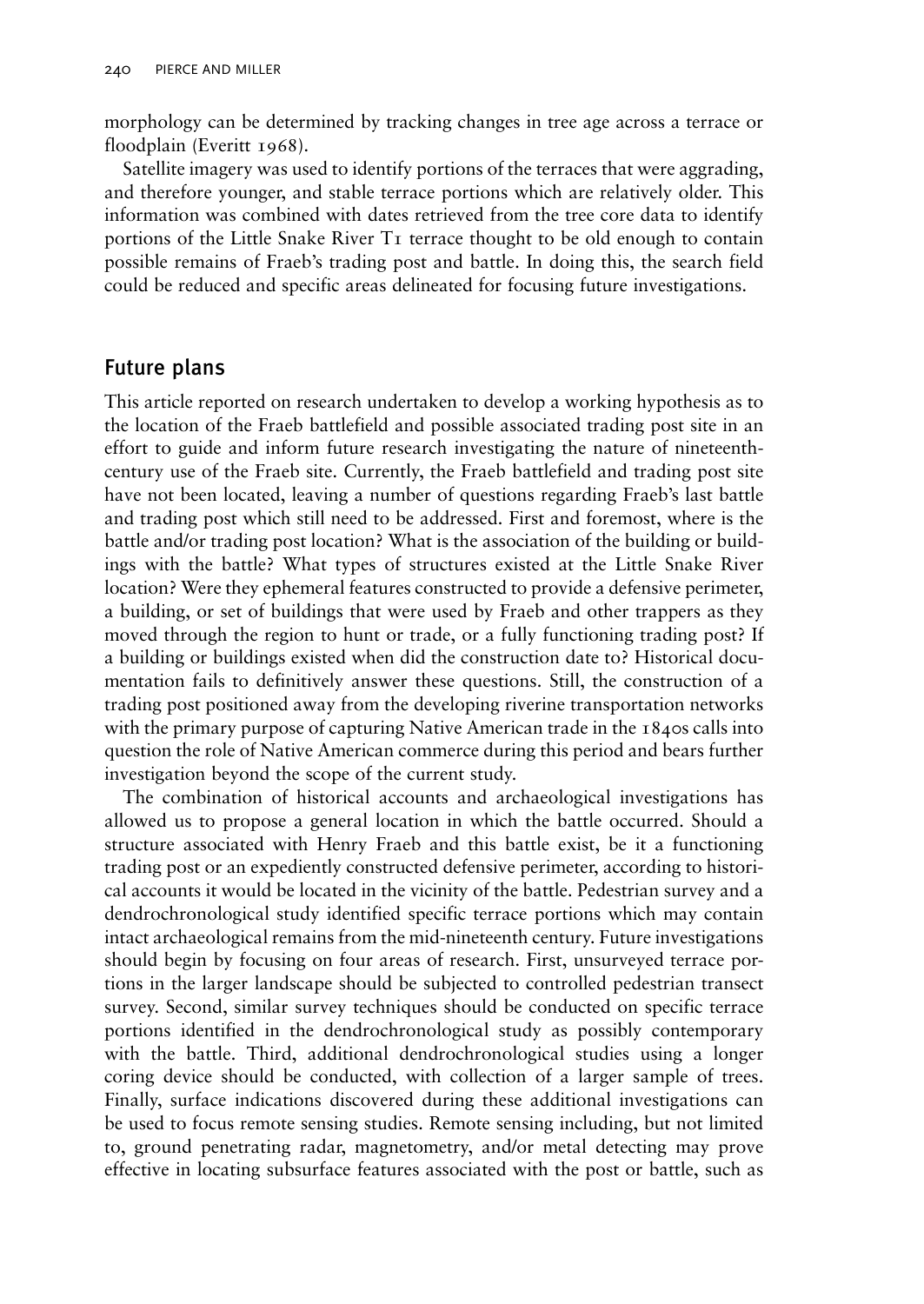foundation stones, human burials, horse skeletal remains, or rifle pits. Geophysical work can be especially effective in continuing to narrow the search field when surface investigations fail to identify discrete archaeological deposits [\(Walker](#page-21-0) [1998](#page-21-0)). These investigations may identify the landscape on which the battle occurred and facilitate a more intensive search. Such efforts have been successfully used in Wyoming even on extensive landscapes ([Walker and DeVore 2008\)](#page-21-0).

Should these methods result in the identification of the Fraeb battlefield and/or trading post additional survey, testing, and excavation could be used to address larger issues related to the use of the site during the nineteenth century as well as the nature of the battle itself. First, firing and target positions, the type of weaponry and ammunition, along with spatial patterning can be used to reconstruct the battle. Second, horse bones, rifle pits, and tree stumps associated with a defense perimeter and/or corral or fort would allow inferences regarding use of the particular landscape defended by the trappers. Third, foundations, post molds, and the remains of other building materials can aid in the identification of structural components to the site and in the reconstruction of the site layout. And forth artifact types and artifact densities can provide insight into the manner in which this site was used in the early to mid-decades of the nineteenth century by Euroamerican traders in trappers in the West. This information in turn will allow for broader discussions focusing on the re-examination of economic models relating to the fur trade in the Rocky Mountain and High Plain regions of the American West and on how this small, remote site was integrated into larger, regional Native American and Euroamerican nineteenth-century economic and subsistence models.

#### Conclusion

Historic documents, including maps, often provide the general location of a site or an event, but these lines of evidence can be notoriously vague or only partially accurate. The researcher must determine the validity and accuracy of the historical information and decide on a suitable manner of field testing. While historical sources may reduce a search area to a square mile or even a few acres, a higher level of resolution is required before initiating test excavations. Narrowing the search parameters further can be handled in several ways with varying results, including a surface survey, correlating historic maps to modern topography, examining aerial photographs and satellite images for surface anomalies, or employing remote sensing techniques to search for subsurface anomalies ([Galloway 2006](#page-20-0); [Walker 2009; Wood](#page-21-0) [1993](#page-21-0)). The search for Fraeb's battle provided yet another means of identifying locations which may contain specific historical evidence.

Historical documents failed to provide an exact site location of Fraeb's trading post and battle site. The evaluation of documentation suggests there may never have been a trading post, just a quickly constructed defense perimeter. Landmark references in historical documents allowed us to reduce the search area to a two square-mile section of the Little Snake River Valley. Dendrochronological investigations and a brief pedestrian survey were then undertaken to delineate an even smaller search area. The dendrochronological analysis revealed  $T_1$  terrace portions in the survey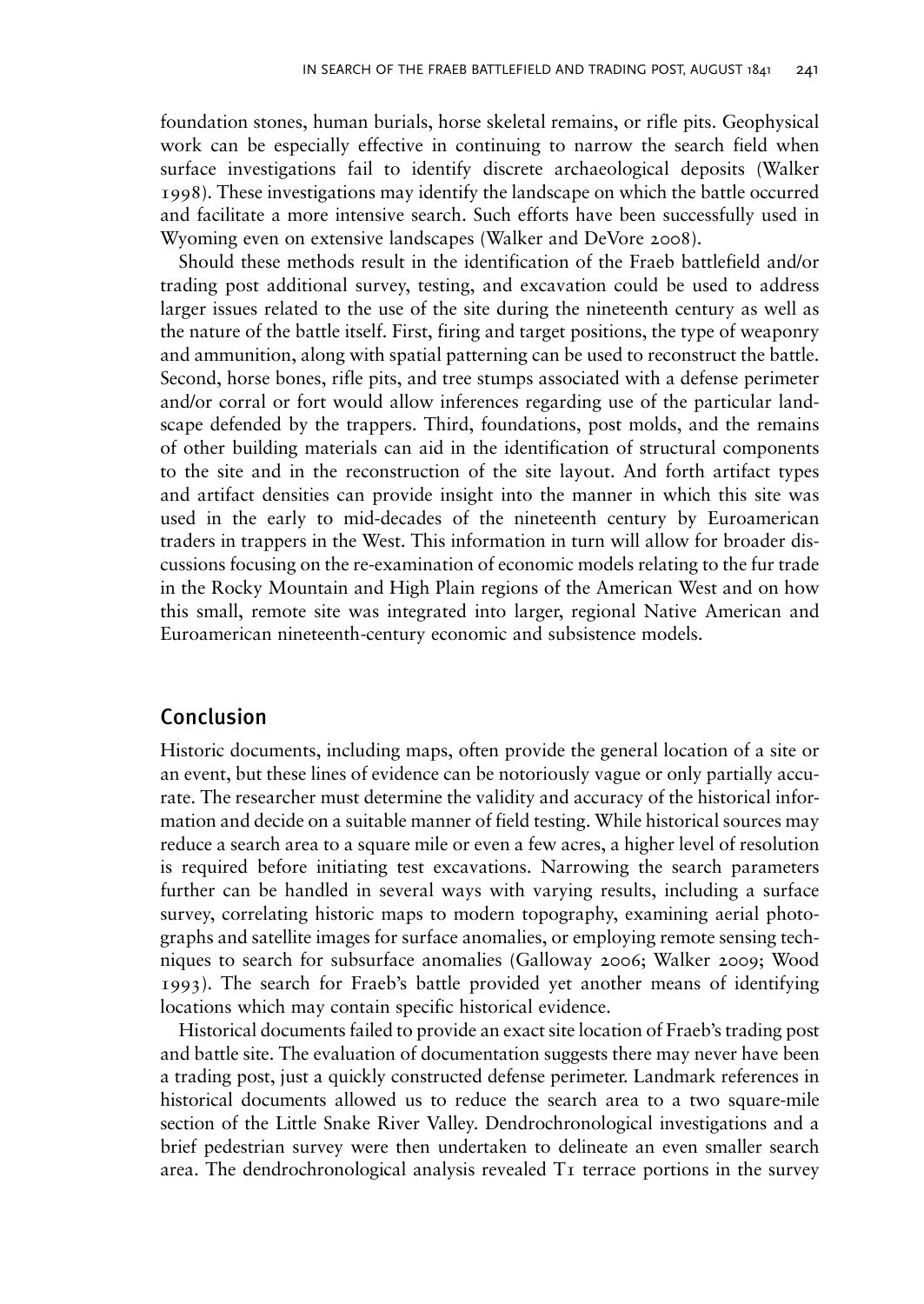<span id="page-19-0"></span>area likely dating to the mid-nineteenth century and contemporary with the Fraeb battle. These locations will be used to focus future archaeological investigations.

#### Acknowledgments

The authors would like to thank Pat and Sharon O'Toole for their generous hospitality in letting us visit the Fraeb battlefield area. The land under study in this project is privately owned and explicit permission from the landowners to access the property is required. We are grateful to them for allowing us to pursue this research and for their enduring stewardship of the historic Little Snake River Valley. We also want to thank Charles A. Reher for his valuable insight into sampling and coring practices and for the loan of dendrochronological equipment. William E. Scoggin and Bob Golden volunteered to help us investigate the site during our first day visit. The interlibrary loan office at Coe Library on the University of Wyoming campus was very helpful in finding some obscure references. Finally, a thanks to Danny Walker whose editorial comments greatly improved the final version of this paper.

# References Cited

Alter, J. Cecil (1962) Jim Bridger. University of Oklahoma Press, Norman.

- Baker, Leighton L. (1983) Jim Baker: The Redheaded Shoshoni. Golden Lifestyles' Books, Tavares, Florida.
- Barnhart, William R. (1969) The Early History of Carbon County, Wyoming. Unpublished Master's thesis, Department of History, University of Wyoming, Laramie.
- Bartlett, Ichabod S. (editor) (1918) History of Wyoming. 3 Vols. S. J. Clarke Publishing Co., Chicago.
- Butler, David F. (1971) United States Firearms: The First Century, 1776–1875. Winchester Press, New York.
- Cook, Edward R., and Leonardas A. Kairiukstis (1992) Methods of Dendrochronology: Applications in the Environmental Sciences. Kluwer Academic Publishing, Boston.
- Deagan, Kathleen (1996) Avenues of Inquiry in Historical Archaeology. In Images of the Recent Past: Readings in Historical Archaeology, edited by Charles E. Orser, Jr., pp. 16-41. Altamira Press, Walnut Creek, California.
- Deland, Charles Edmund (1922) Basil Clement (Claymore), The Mountain Trappers. South Dakota Historical Collections 11:243-389.
- Denver Tribune-Republican (1886) On the Frontier Fifty Years. Interview with Jim Baker, Denver Tribune-Republican 10 July:2. Denver, Colorado.
- Diggins, Thomas P. (2007) A Survey of Core-Based Species Maximum Age Estimates in the Zoar Valley, Western New York State. Bulletin of the Eastern Native Tree Society 2(3):14–18.
- Dolin, Eric Jay (2010) Fur, Fortune, and Empire: The Epic History of the Fur Trade in America. W. W. Norton and Company, New York.
- Eddy, Frank W. (1981) The Archeological Mitigation Program and Excavations at Site 5MF605, Brown's Park National Wildlife Refuge, Moffat County, Colorado. Unpublished Cultural Resource Management Report. Prepared for United States Fish and Wildlife Service. Science Applications, Inc., Boulder.
- ESRI, i-cubed, USDA FSA, USGS, AEX, GeoEye, AeroGRID, Getmapping, and IGP (2013) World Imagery, satellite imagery for the world. Electronic document, [http://services.arcgisonline.com/ArcGIS/rest/services/](http://services.arcgisonline.com/ArcGIS/rest/services/World_Imagery/MapServer) World Imagery/MapServer, accessed April 22, 2013.
- Everitt, Ben L. (1968) Use of the Cottonwood in an Investigation of the Recent History of a Flood Plain. [American Journal of Science](http://www.maneyonline.com/action/showLinks?crossref=10.2475%2Fajs.266.6.417&isi=A1968B179200001) 266:417-439.
- Ewers, John C. (1997) Plains Indian History and Culture: Essays on Continuity and Change. University of Oklahoma Press, Norman.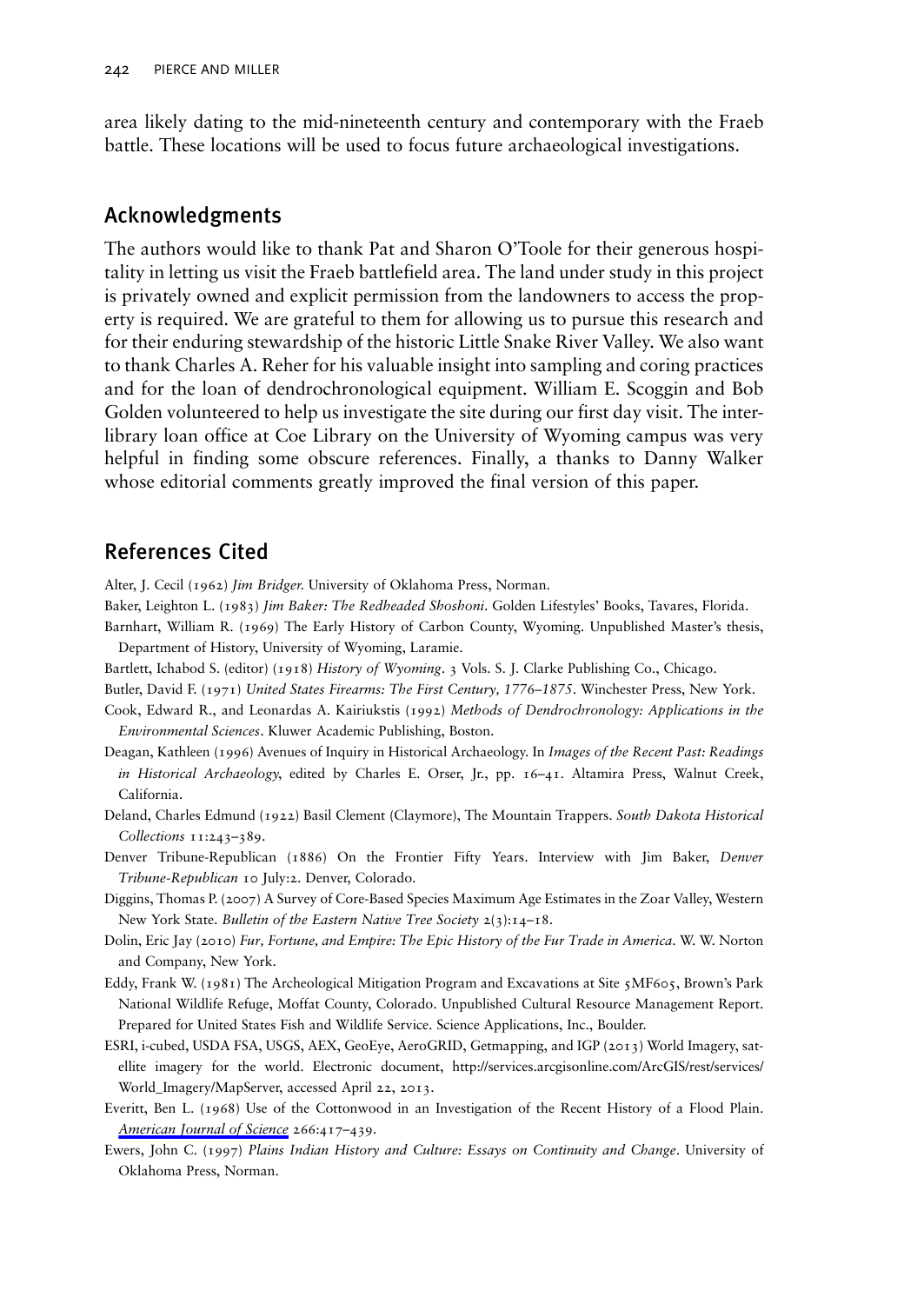- <span id="page-20-0"></span>Fox, Richard Allen, Jr., and Douglas D. Scott (1991) The Post-Civil War Battlefield Pattern: An Example from the Custer Battle. Historical Archaeology 25(2):92–103.
- Frémont, John Charles, John Torrey, James Hall, and Charles Preuss (1845) Report of the Exploring Expedition to the Rocky Mountains in the Year 1842, and to Oregon and North California in the Years 1843–'44. Gales and Seaton, Washington.
- Fritts, Harold C., and Thomas W. Swetnam (1989) Dendroecology: A Tool for Evaluating Variations in Past and Present Forest Environments. [Advances in Ecological Research](http://www.maneyonline.com/action/showLinks?crossref=10.1016%2FS0065-2504%2808%2960158-0&isi=A1989CX58800003) 19:111-187.
- Galloway, Patricia (2006) Practicing Ethnohistory. University of Nebraska Press, Lincoln.
- Gardner, Dudley, David Johnson, and Thomas Lindmier (1991) Archaeological Investigations at Fort Bonneville. Wyoming Archaeological Services, Western Wyoming College, Rock Springs.
- Gowans, Fred R., and Eugene E. Campbell (1975) Fort Bridger: Island in the Wilderness. Brigham Young University Press, Provo.
- Hafen, LeRoy R. (1962) Fort Davy Crockett, Its Fur Men and Visitors. The Colorado Magazine 29:17-33.
- Hafen, LeRoy R. (1966) Henry Fraeb. In The Mountain Men and the Fur Trade of the Far West: Biographical Sketches of the Participants by Scholars of the Subject and with Introductions by the Editor, edited by LeRoy R. Hafen, Vol III, pp. 133–139. The Arthur H. Clark Company, Glendale, California.
- Hafen, LeRoy R. (2004) Fraeb's Last Fight. In Western Voices, edited by Steve Grinstead and Ben Fogelberg, pp. 36–41. Fulcrum Publishing, Golden, Colorado.
- Hafen, LeRoy R., and Ann W. Hafen (1956) Rufus B. Sage: His Letters and Papers 1836–1847 with an Annotated Reprint of his "Scenes in the Rocky Mountains and in Oregon, California, New Mexico, Texas, and the Grand Prairies." Vol. II. The Arthur H. Clark Company, Glendale, California.
- Hanson, James A. (2001) Metal Weapons, Tools and Ornaments of the Teton Dakota Indians. Museum of the Fur Trade, Chadron, Nebraska.
- Hardee, Jim (2010) Pierre's Hole! The Fur Trade History of Teton Valley, Idaho. Museum of the Mountain Man, Sublette County Historical Society, Pinedale, Wyoming.
- Henderson, Paul, and Helen Henderson (1970) Henderson Rawlins Map from the Paul and Helen Henderson Oregon Trail Collection. Map on file, North Platte Valley Museum, Gering, Nebraska.
- Jackson, Donald, and Mary Lee Spence (editors) (1970) The Expeditions of John Charles Frémont, Volume I, Travels from 1838 to 1844. University of Illinois Press, Urbana.
- Junge, Mark (1993) Editor Notes. Wyoming Annals 65(2/3):2, 39.
- Koch, Amelia J., Don A. Driscoll, and J. B. Kirkpatrick (2008) Estimating the Accuracy of Tree Ageing Methods in Mature Eucalyptus obliqua Forest, Tasmania. [Australian Forestry](http://www.maneyonline.com/action/showLinks?crossref=10.1080%2F00049158.2008.10676281&isi=000257025700009) 71(2):147-159.
- Legacy of the Plains Museum (2015) Paul and Helen Henderson Oregon Trail Collection. Electronic document, [http://legacyoftheplains.org/our-collections/library-and-archive/henderson-collection/,](http://legacyoftheplains.org/our-collections/library-and-archive/henderson-collection/) accessed February 18, 2015.
- Lindsey, Alton A., Robert O. Petty, David K. Sterling, and Willard Van Asdall (1961) Vegetation and Environment along the Wabash and Tippecanoe Rivers. [Ecological Monographs](http://www.maneyonline.com/action/showLinks?crossref=10.2307%2F1950752&isi=A19611162B00001) 31:105-156.
- Madsen, Brigham D. (editor) (1989) Exploring the Great Salt Lake: The Stansbury Expedition of 1849–1850. University of Utah Press, Salt Lake City.
- Mattes, Merrill J. (1980) Fort Laramie Park History. Prepared for the Rocky Mountain Regional Office National Park Service U.S. Department of the Interior.
- Miller, Mark E. (2012) Military Sites in Wyoming 1700–1920, Historic Context. Wyoming Department of State Parks and Cultural Resources, Cheyenne.
- Miller, Mark E., Danny N. Walker, and Jeffrey L. Hauff (2000) A Summary of Historical Archaeology at the Wagon Box Site. In The Wagon Box Fight: An Episode of Red Cloud's War, edited by Jerry Keenan, pp. 91–128. Savas Publishing, Company, Conshohocken, Pennsylvania.
- Munnick, Harriet D. (2000) Jean Baptiste Gervais. In The Mountain Men and Fur Trade of the Far West, edited by LeRoy Hafen, Vol. V, pp. 121–129. The Arthur H. Clark Company, Glendale, California.
- Newton, Cody (2012) Native Place, Environment, and the Trade Fort Concentration on the South Platte River, 1835–45. [Ethnohistory](http://www.maneyonline.com/action/showLinks?crossref=10.1215%2F00141801-1536876&isi=000303958600003) 59(2):239–260.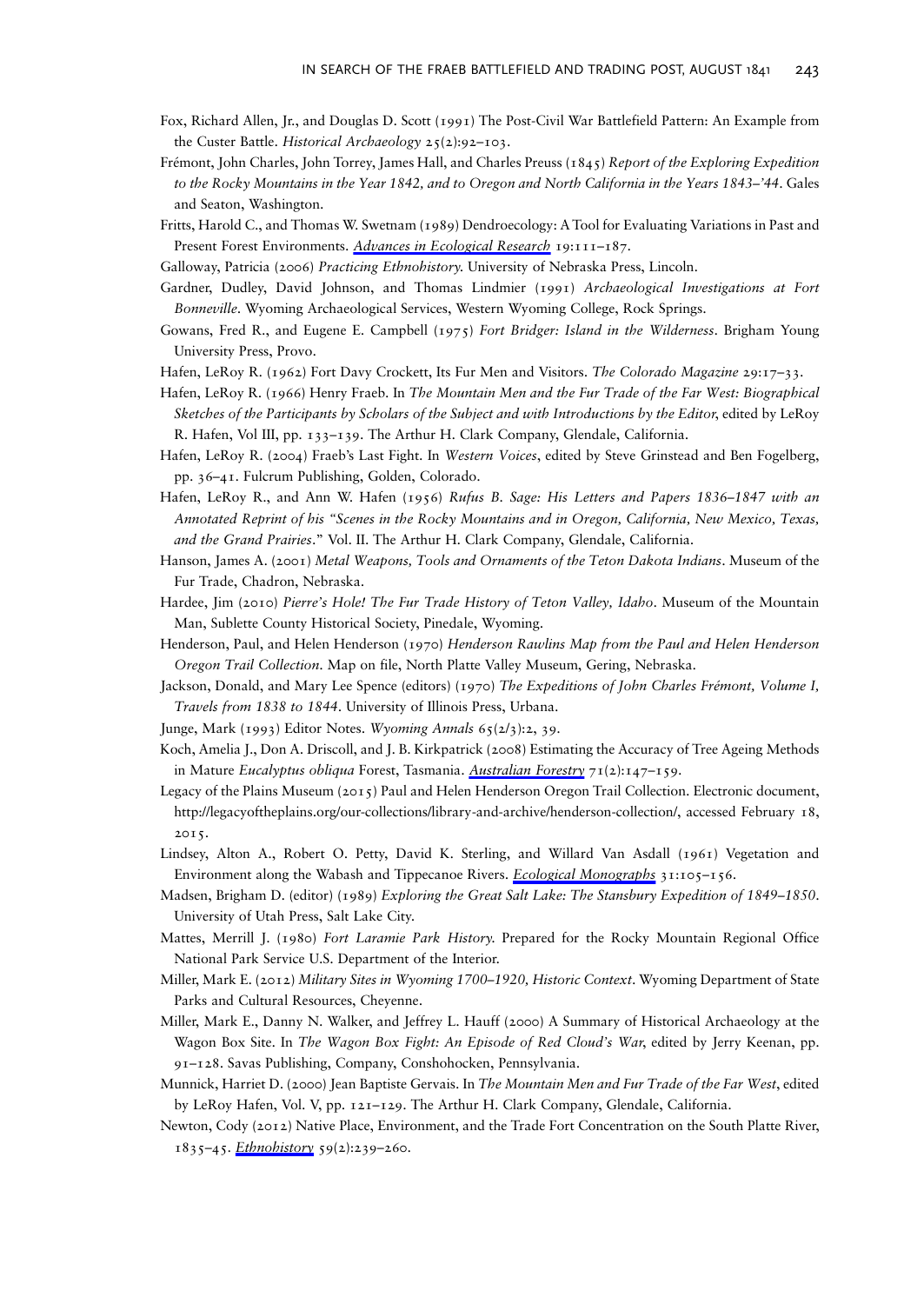- <span id="page-21-0"></span>Pierce, Greg (2012a) National Register of Historic Places Multiple Property Document – Trading Posts in Wyoming: 1832–1868. Manuscript on file, Wyoming State Historic Preservation Office Cultural Records, Laramie.
- Pierce, Greg (2012b) Negotiating the West: A History of Wyoming Trading Posts. Wyoming Department of State Parks and Cultural Resources, Cheyenne.
- Reher, Charles, and Laura L. Scheiber (1995) Tree Growth on the Snake River Floodplain, Jackson Hole, Wyoming: A Dendrochronology Project. Report prepared by University of Wyoming, Department of Anthropology, Laramie. Submitted to the Army Corps of Engineers, Washington DC.
- Russell, Carl P. (1957) Guns on the Early Frontiers: A History of Firearms from Colonial Times through the Years of the Western Fur Trade. University of Nebraska Press, Lincoln.
- Sage, R. B. (1846) Scenes in the Rocky Mountains, and in Oregon, California, New Mexico, Texas, and the Grand Prairies, or, Notes by the Way, During an Excursion of Three Years: With a Description of the Countries Passed Through, Including Their Geography, Geology, Resources, Present Condition, and the Different Nations Inhabiting Them. Carey & Hart, Philadelphia.
- Secoy, Frank Raymond (1953) Changing Military Patterns of the Great Plains Indians. University of Nebraska Press, Lincoln.
- Sedmák, Róbert, Denisa Sedmáková, Michal Bošela, Róbert Marušák, Marek Ježík, Vlastimil Murgaš, and Mioslav Blaženec (2014) Age Estimation of Norway Spruce Using Incomplete Increment Cores: <u>Testin</u>g [New and Improved Methods.](http://www.maneyonline.com/action/showLinks?crossref=10.1016%2Fj.dendro.2014.07.005&isi=000347661000004) Dendrochronologia 32(4):327–335.

Speer, James H. (2010) Fundamentals of Tree-Ring Research. University of Arizona Press, Tucson.

- Stansbury, Howard (1852) Explorations of the Valley of the Great Salt Lake. Reprinted by the Smithsonian Institution Press, Washington, DC.
- Stocks, William F. (1994) Ol' Frapp's Ghost. William F. Stocks, Dixon, Wyoming. Little Snake River Museum, Savery.
- Sunder, John E. (1959) Bill Sublette, Mountain Man. University of Oklahoma Press, Norman.
- Unruh, John D. (1993) The Plains Across: Overland Emigrants and the Trans-Mississippi West, 1840–60. University of Illinois Press, Chicago.
- Urbanek, Mae (1988) Wyoming Place Names. Mountain Press Publishing Company, Missoula, Montana.
- Vestal, Stanley (1946) Jim Bridger Mountain Man. University of Nebraska Press, Lincoln.
- Waitman, Marge, Dyke Waitman, and Ross Boyer (2000) Sharing Rails, Trails, Tales with Paul & Helen Henderson: Pathfinders, Historians, Recorders. Trafford Publishing, Victoria, British Columbia.
- Walker, Danny N. (1998) Archeology at the Fort Laramie Quartermaster Dump Area, 1994–1996. National Park Service, Intermountain Region, Cultural Resource Selections 13:1–284.
- Walker, Danny N. (2009) Archeological Investigations at Seminoe's Trading Post, 48NA288, Natrona County, Wyoming. Prepared for the Wyoming State Historic Preservation Office. On File, Wyoming State Historic Preservation Office, Laramie.
- Walker, Danny N. (2013) 2008 Investigations at the Battle of Red Buttes, Natrona County, Wyoming. Prepared for Natrona County Historic Preservation Commission, Casper, Wyoming. On file, Wyoming State Historic Preservation Office, Cultural Records. Department of Anthropology, University of Wyoming, Laramie.
- Walker, Danny N., and Steven L. De Vore (editors) (2008) Archeological and Geophysical Investigations at Fort Laramie, National Historic Site, 2002–2005. Report prepared by University of Wyoming, Department of Anthropology, Laramie. Submitted to the Fort Laramie National Historic Site, Fort Laramie.
- Williams, Joseph (1921) Narrative of a Tour from the State of Indiana to the Oregon Territory in the Years 1841 to 1842 (1921). The Cadmus Book Shop, New York.
- Wishart, David J. (1979) The Fur Trade of the American West 1807–1840. University of Nebraska Press, Lincoln.
- Wislizenus, Frederick A. (1912) A Journey to the Rocky Mountains in the Year 1839. Missouri Historical Society, Saint Louis.
- Wood, Raymond (1993) Integrating Ethnohistory and Archaeology at Fort Clark State Historic Site, North Dakota. [American Antiquity](http://www.maneyonline.com/action/showLinks?crossref=10.2307%2F282113&isi=A1993LW87900010) 58(3):544-559.